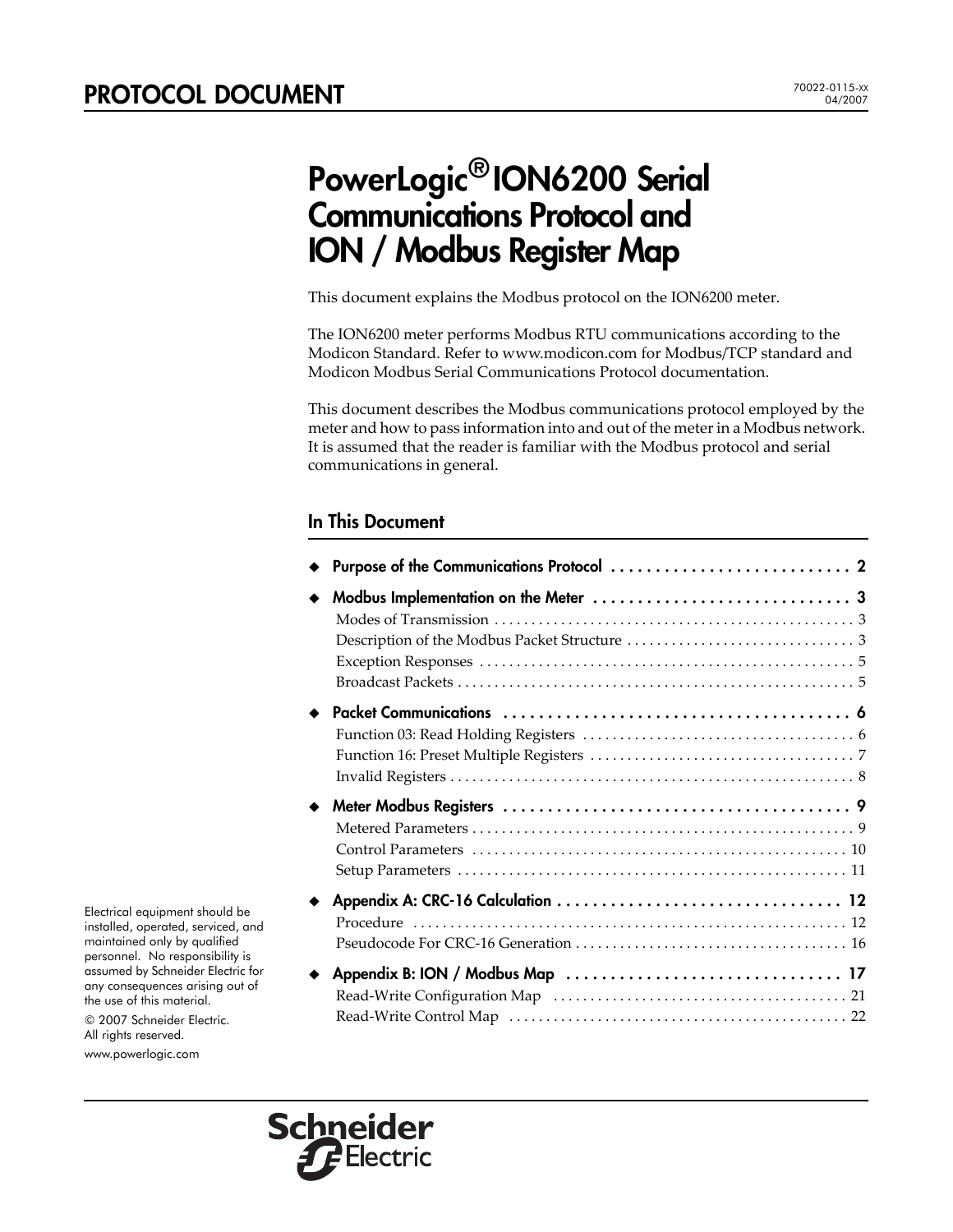# <span id="page-1-0"></span>Purpose of the Communications Protocol

The ION6200 meter Modbus communications protocol allows measured data and setup information to be efficiently transferred between a Modbus master station and a meter. This includes:

- Interrogation of all data measured by the meter
- Configuration and interrogation of the meter
- Interrogation and control of the meter's digital outputs
- Clearing of accumulated demand and energy parameters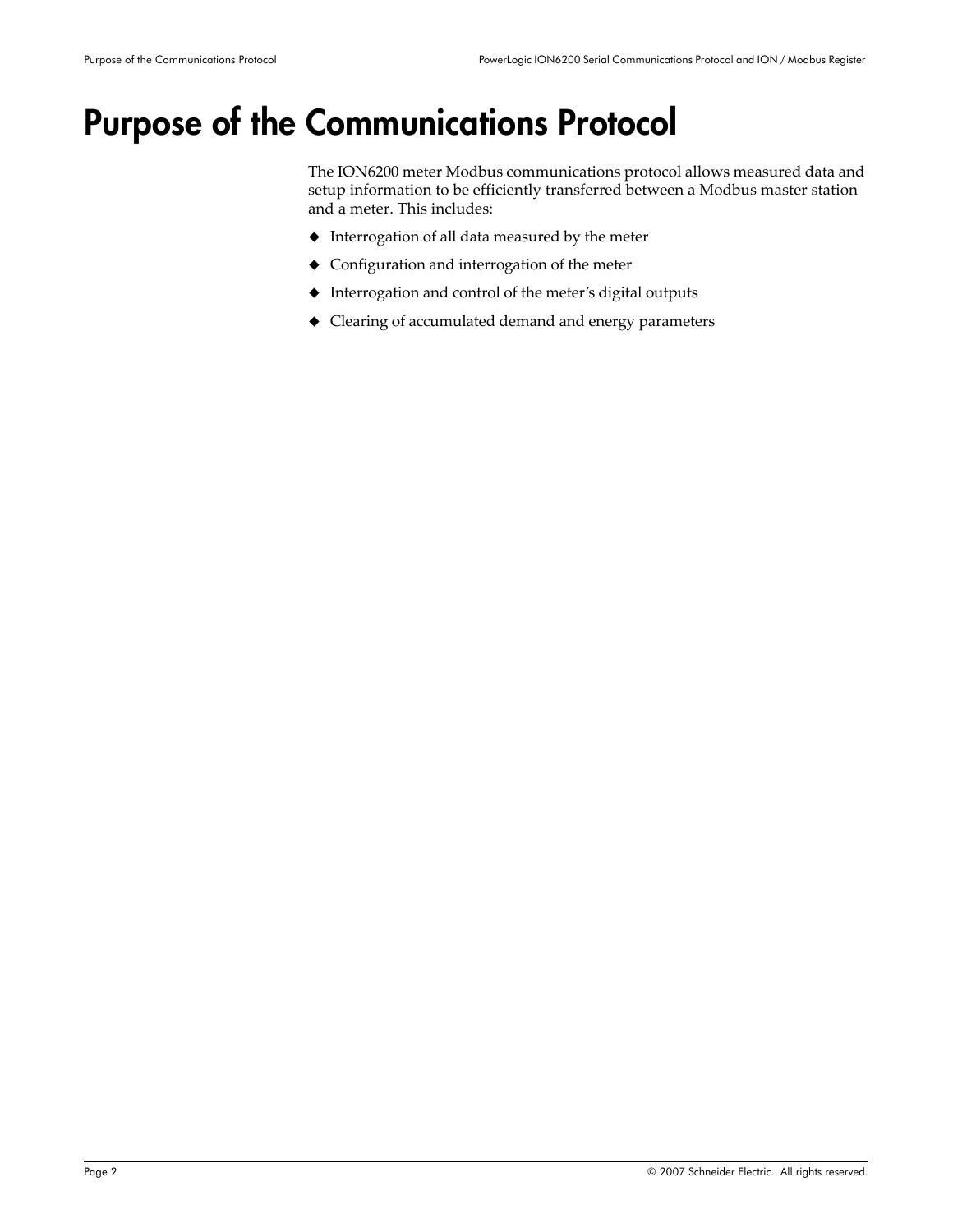# <span id="page-2-0"></span>Modbus Implementation on the Meter

### Ground Rules

The meter is capable of communicating via the RS‐485 serial communication standard. The RS‐485 medium allows for multiple devices on a multi‐drop network.

The points below follow the Modicon standard:

- All communications on the communications loop conforms to a master/slave scheme. In this scheme, information and data is transferred between a Modbus master device and up to 32 slave monitoring devices (more, if repeaters are used).
- $\blacklozenge$  The master initiates and controls all information transfer on the communications loop.
- A slave device never initiates a communications sequence.
- All communications activity on the loop occurs in the form of "packets." A packet is a serial string of 8‐bit bytes. The maximum number of bytes contained within one packet is 255.
- All packets transmitted by the master are requests. All packets transmitted by a slave device are responses.
- At most one slave can respond to a single request from a master.

# <span id="page-2-1"></span>Modes of Transmission

The Modbus protocol uses ASCII and RTU modes of transmission. The meter supports only the RTU mode of transmission, with 8 data bits, no parity, and one stop bit.

# <span id="page-2-2"></span>Description of the Modbus Packet Structure

Every Modbus packet consists of four fields:

- ◆ Slave Address Field
- ◆ Function Field
- ◆ Data Field
- Error Check Field (Checksum)

### Slave Address Field

The slave address field of a Modbus packet is one byte in length and uniquely identifies the slave device involved in the transaction. Valid addresses range between 1 and 247. A slave device performs the command specified in the packet when it receives a request packet with the slave address field matching its own address. A response packet generated by the slave has the same value in the slave address field.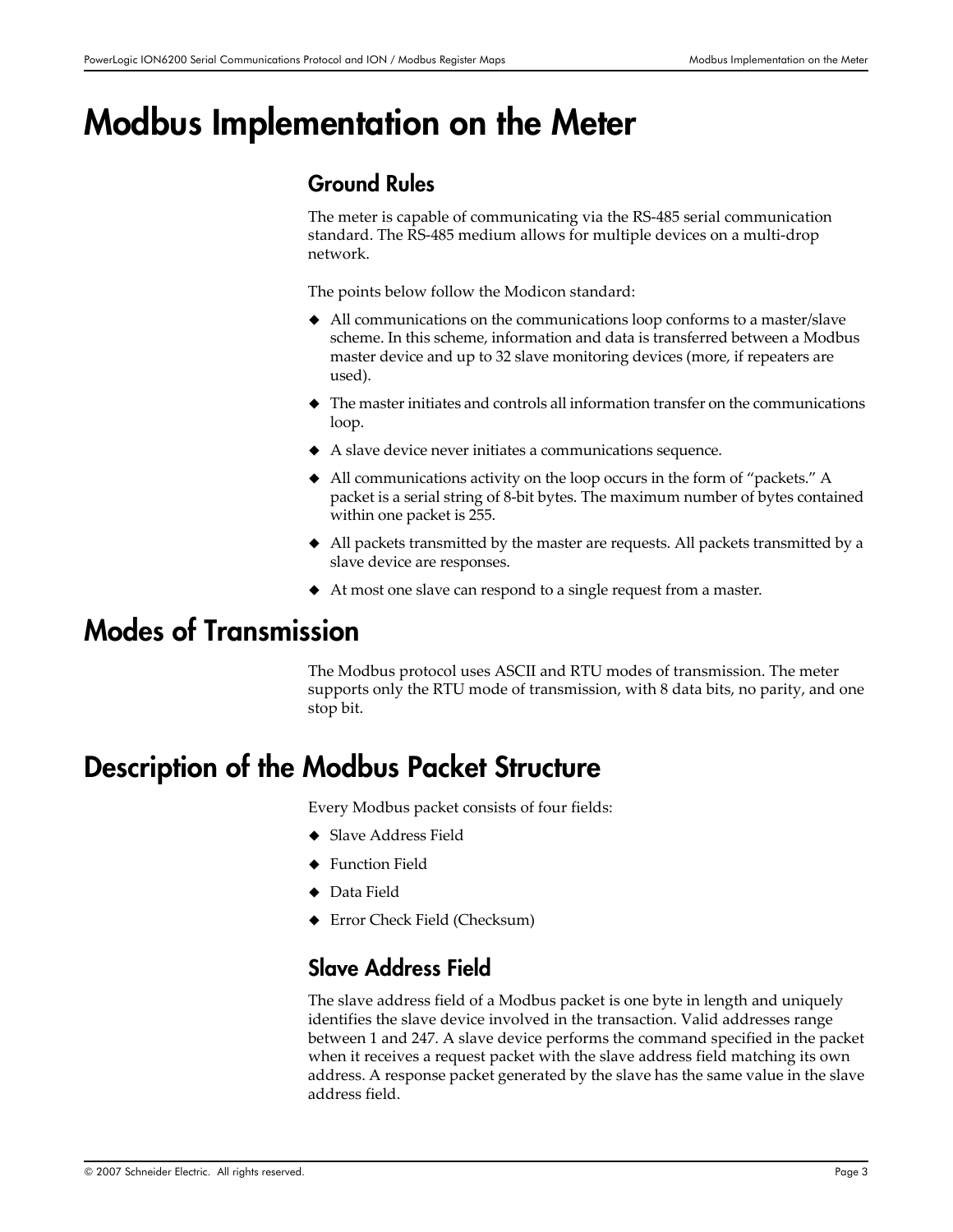### Function Field

The function field of a Modbus request packet is one byte in length and tells the addressed slave which function to perform. Similarly, the function field of a response packet tells the master what function the addressed slave has just performed. The table below lists the Modbus functions supported by the meter.

| <b>Function</b> | Meaning                   | Action                                                                                                                                                                          |
|-----------------|---------------------------|---------------------------------------------------------------------------------------------------------------------------------------------------------------------------------|
| 03              | Read Holding registers    | Obtains the current value in one or more holding registers of the meter.                                                                                                        |
| 16              | Preset Multiple registers | Places specific values into a series of consecutive holding registers of<br>the meter. The holding registers that can be written to the meter are<br>shown in the register map. |

### Data Field

The data field of a Modbus request is of variable length, and depends upon the function. This field contains information required by the slave device to perform the command specified in a request packet or data being passed back by the slave device in a response packet.

Data in this field are contained in 16‐bit registers. Registers are transmitted in the order of high‐order byte first, low‐order byte second. This ordering of bytes is called "Big Endian" format.

### Example:

A 16‐bit register contains the value 12AB Hex. This register is transmitted:

- $\blacklozenge$  High order byte = 12 Hex
- $\blacklozenge$  Low order byte = AB Hex

This register is transmitted in the order 12 AB.

## Error Check Field (Checksum)

The checksum field lets the receiving device determine if a packet is corrupted with transmission errors. In Modbus RTU mode, a 16‐bit Cyclic Redundancy Check (CRC‐16) is used.

The sending device calculates a 16‐bit value, based on every byte in the packet, using the CRC‐16 algorithm. The calculated value is inserted in the error check field.

The receiving device performs the calculation, without the error check field, on the entire packet it receives. The resulting value is compared to the error check field. Transmission errors occur when the calculated checksum is not equal to the checksum stored in the incoming packet. The receiving device ignores a bad packet.

The CRC‐16 algorithm is detailed in appendix A of this document.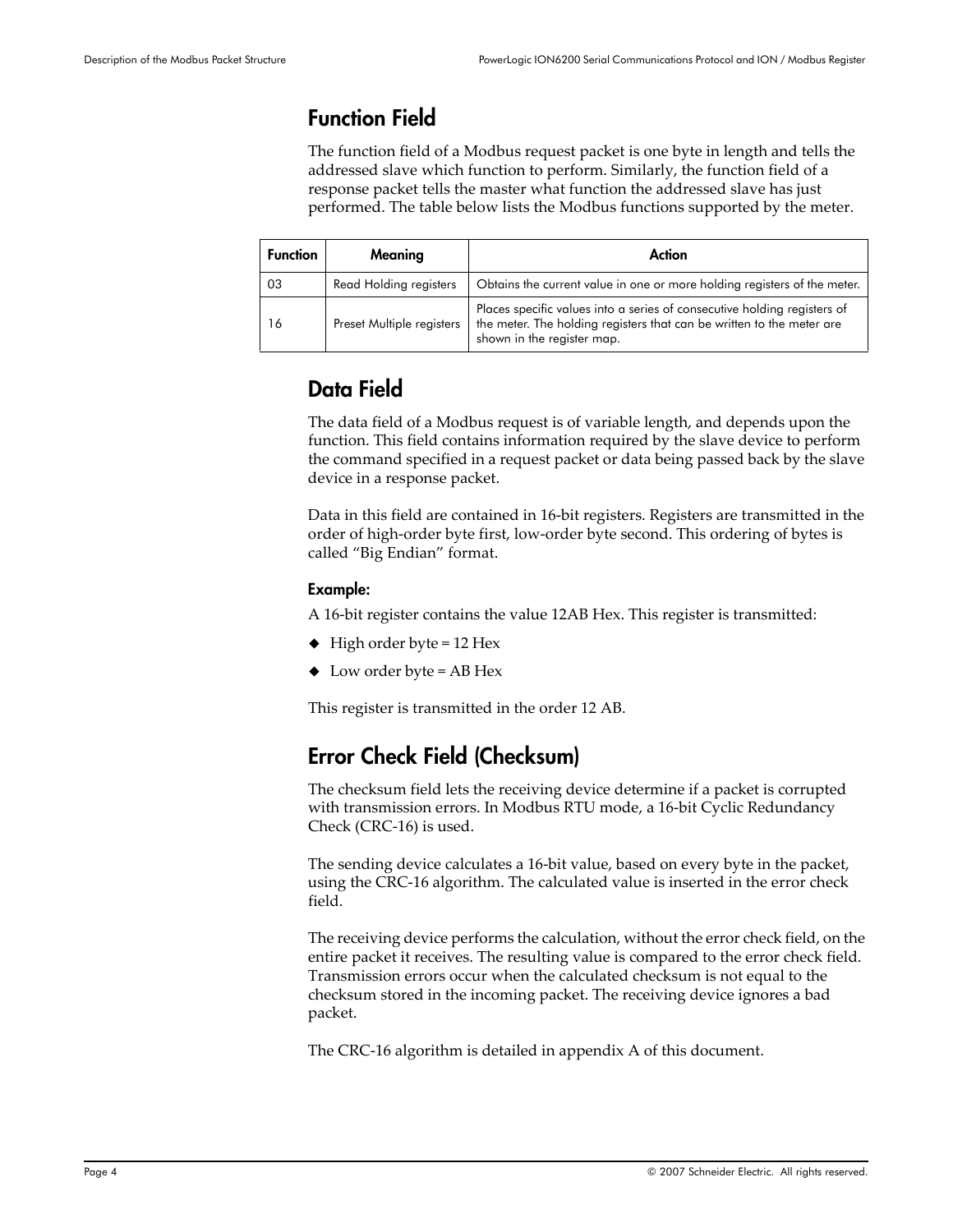## <span id="page-4-0"></span>Exception Responses

If a Modbus master device sends an invalid command to a meter or attempts to read an invalid holding register, an exception response is generated. The exception response follows the standard packet format. The high order bit of the function code in an exception response is set to 1.

The data field of an exception response contains the exception error code. The table below describes the exception codes supported by the meter and the possible causes.

| Code | Name                   | Meaning                                                                                                                                                                                                      |
|------|------------------------|--------------------------------------------------------------------------------------------------------------------------------------------------------------------------------------------------------------|
| 01   | Illegal Function       | An invalid command is contained in the function field of the request packet. The<br>meter only supports Modbus functions 3 and 16.                                                                           |
| 02   | <b>Illegal Address</b> | The address referenced in the data field is an invalid address for the specified<br>function. This could also indicate that the registers requested are not within the<br>valid register range of the meter. |
| -03  | <b>Illegal Value</b>   | The value referenced in the data field is not allowed for the referenced register<br>on the meter.                                                                                                           |

# <span id="page-4-1"></span>Broadcast Packets

The ION6200 Modbus protocol supports broadcast request packets. The purpose of a broadcast request packet is to allow all slave devices to receive the same command from the master station.

A broadcast request packet is the same as a normal request packet, except the slave address field is set to zero (0). All Modbus slave devices receive and execute a broadcast request command, but no device will respond.

The Preset Multiple registers command (function 16) is the only command supporting broadcast packets.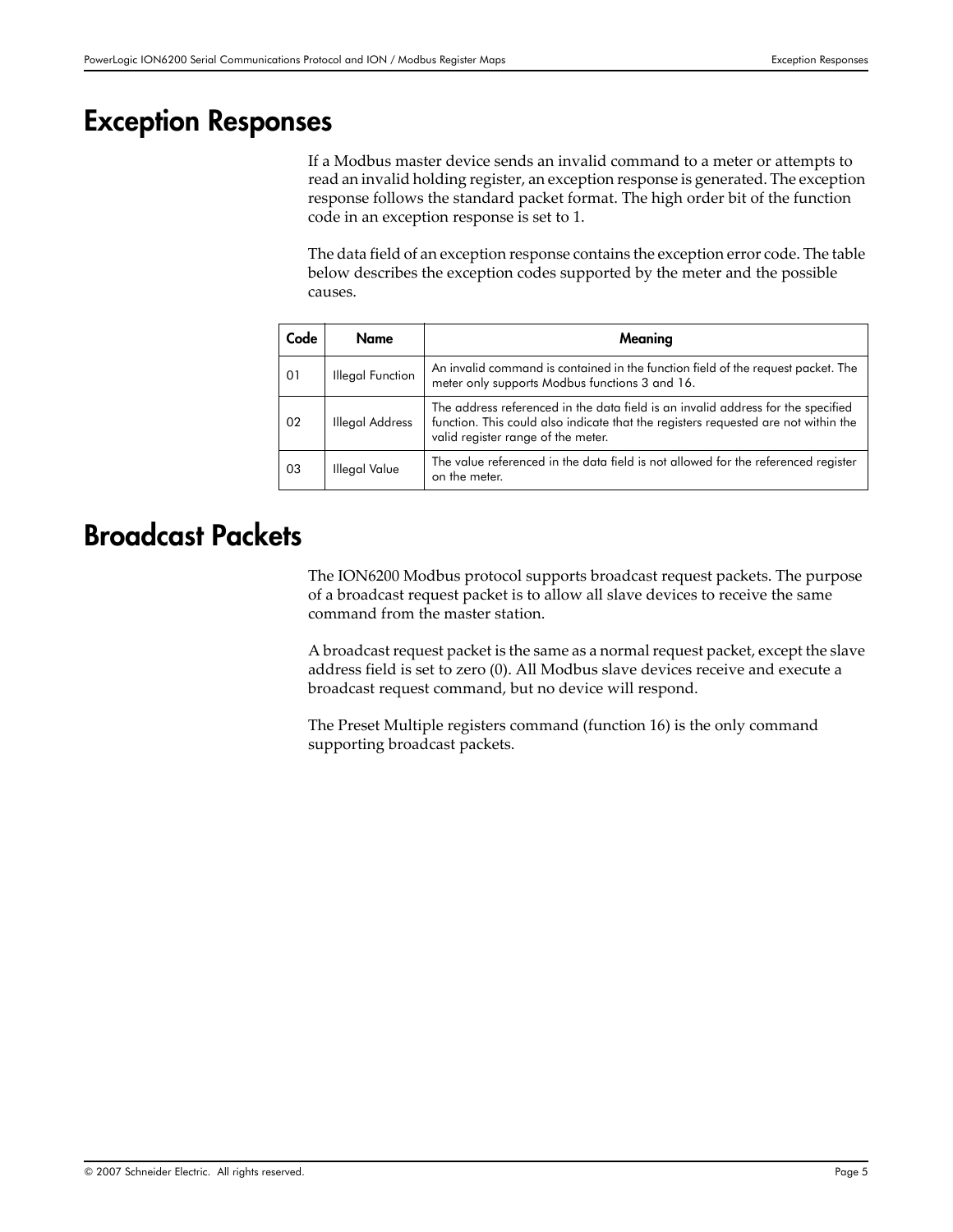# <span id="page-5-0"></span>Packet Communications

This section illustrates the Modbus functions supported by the meter.

# <span id="page-5-1"></span>Function 03: Read Holding Registers

To read meter parameter values, a master station must send the slave device a Read Holding registers request packet.

The Read Holding registers request packet specifies a start register and a number of registers to read. The start register is numbered from zero (40001 = zero, 40002 = one, etc.).

The meter responds with a packet containing the values of the registers in the range defined in the request.

## Read Holding Registers

| <b>Read Registers Request Packet</b><br>(master station to meter) | <b>Read Registers Response Packet</b><br>(meter to master station) |
|-------------------------------------------------------------------|--------------------------------------------------------------------|
| Unit ID/Slave Address (1 byte)                                    | Unit ID/Slave Address (1 byte)                                     |
| 03 (Function code) (1byte)                                        | 03 (Function code) (1 byte)                                        |
| Start Register (sr) (2 bytes)                                     | Byte Count $(2 \times nr)$ (1 byte)                                |
| # of Registers to Read (nr) (2 bytes)                             | First Register in range (2 bytes)                                  |
| CRC Checksum                                                      | Second Register in range (2 bytes)                                 |
|                                                                   |                                                                    |
|                                                                   | CRC Checksum (2 bytes)                                             |

### Example:

A meter in 4‐wire WYE volts mode is configured as a Modbus slave device with slave address 100. The master station requests to read realtime volts on all three phases (A, B, C). These three parameters are available in Modbus registers 40100, 40101 and 40102, with a user programmable scaling factor (default 10). In accordance with the Modbus protocol, register 40100 is numbered as 99 when transmitted. The request must read 3 registers starting at 99.

Slave address:  $100 = 64$  (hex) Start register  $99 = 0063$  (hex)

#### Request Packet

| Slave | <b>Function</b> | <b>Start Register</b> |    | # of Registers (3) |    | <b>CRC Checksum</b> |    |  |
|-------|-----------------|-----------------------|----|--------------------|----|---------------------|----|--|
| 64*   | 03              | 00                    | 63 | 00                 | 03 | EC<br>╰             | 20 |  |

#### Response Packet

| Slave | <b>Function</b> | <b>Byte Count</b> | Reaister |           | <b>Register 2</b> |    | <b>Register 3</b> |                  |    | <b>CRC Checksum</b> |
|-------|-----------------|-------------------|----------|-----------|-------------------|----|-------------------|------------------|----|---------------------|
| 64    | 03              | 06                | 2E       | <b>CE</b> | 2E                | E8 | 2F                | <b>10</b><br>ں ا | 58 | 0D                  |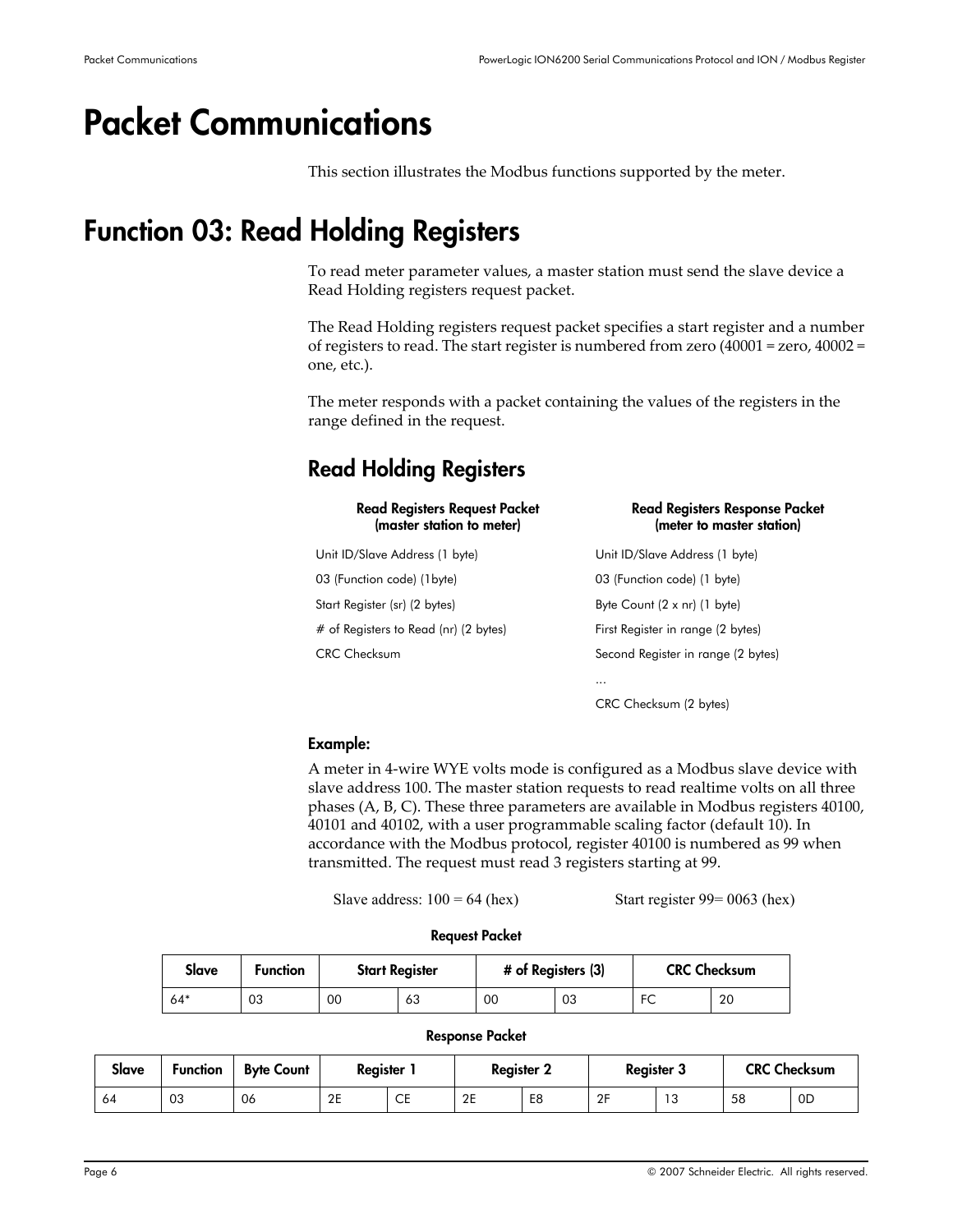The master station retrieves the data from the response:

Register 40100: 2ECE (hex) = 11982 (scaled: 1198.2)

Register 40101: 2EE8 (hex) = 12008 (scaled: 1200.8)

Register 40102: 2F13 (hex) = 12051 (scaled: 1205.1)

The values shown in illustrated packets are represented in hexadecimal format.

# <span id="page-6-0"></span>Function 16: Preset Multiple Registers

The Preset Multiple registers command packet allows a Modbus master to configure or control the meter.

A Preset Multiple registers data‐field request packet contains a definition of a range of registers to write to, and the values that write to those registers.

The meter responds with a packet indicating that a write was performed to the range of registers specified in the request.

The table below, shows the Preset Multiple registers request and response packet formats, and an example transaction.

### Preset Multiple Registers

#### Preset Registers Request Packet (master station to meter)

Unit ID/Slave Address (1 byte) Unit ID/Slave Address (1 byte) 16 (Function code) (1byte) 16 (Function code) (1 byte) Start Register (sr) (2 bytes) Start Register (sr) (2 bytes) # of Registers to Write (nr) (2 bytes) # of Registers Written (nr) (2 bytes) Byte Count (2 x nr) (1 byte) CRC Checksum (2 bytes) First Register in range (2 bytes) Second Register in range (2 bytes)

CRC Checksum (2 bytes)

...

#### Preset Registers Response Packet (meter to master station)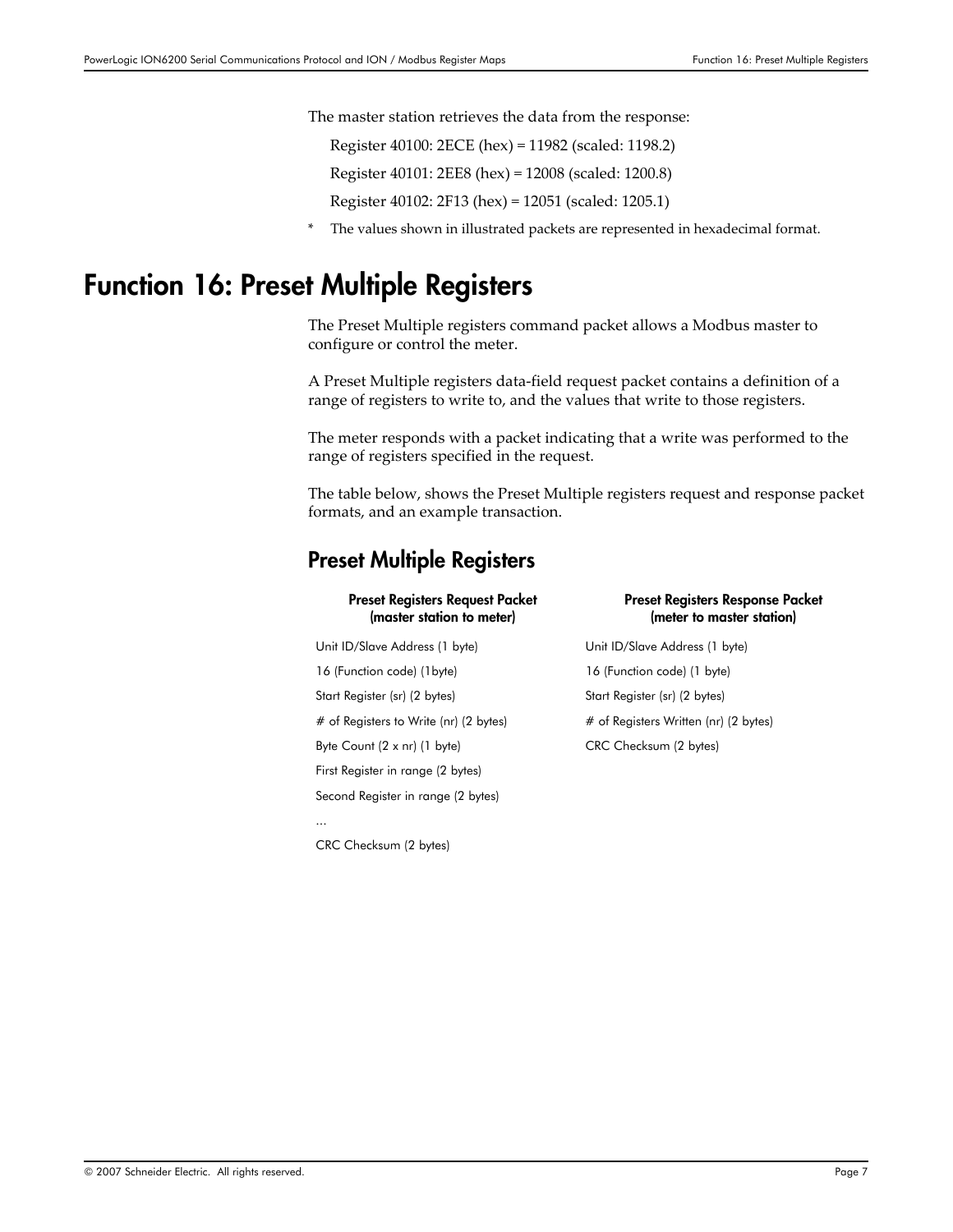### Example:

A meteris configured as a Modbus slave device with slave address 200. The master station requests to set the PT ratio to 1200:120. From the register map, the Power Meter PT Primary and Secondary setup registers are Modbus registers 44002 and 44003. Register 44002 is numbered 4001 when transmitted. The request must write two registers starting at 4001.

| Slave address: $200 = C8$ (hex) | Start register $4001 = 0FA1$ (hex) |
|---------------------------------|------------------------------------|
| Value 1: $1200 = 04B0$ (hex)    | Value 2: $120 = 0078$ (hex)        |

#### Request Packet

| Slave             | <b>Function</b> |    |    |    | Start Register   # of Registers (4)   Byte Count   Register 1   Register 2   CRC Checksum |    |                |    |    |    |    |
|-------------------|-----------------|----|----|----|-------------------------------------------------------------------------------------------|----|----------------|----|----|----|----|
| $\overline{C8^*}$ | 10              | 0F | 00 | 02 | 04                                                                                        | 04 | B <sub>0</sub> | 00 | 78 | EE | 3F |

#### Response Packet

| Slave | <b>Function</b> |    | <b>Start Register</b> | # of Registers (4) |    | <b>CRC Checksum</b> |                |  |
|-------|-----------------|----|-----------------------|--------------------|----|---------------------|----------------|--|
| C8    | ١0              | 0F | Αì                    | 00                 | 02 |                     | E <sub>0</sub> |  |

\* The values shown in illustrated packets are represented in hexadecimal format.

# <span id="page-7-0"></span>Invalid Registers

In the meter Modbus register map, there are reserved sections. For example, registers before 40500 are reserved.

When a reserved register is read, the value returned is FFFF (hex). When a reserved register is written, the value supplied is not stored. The meter does not reject the request.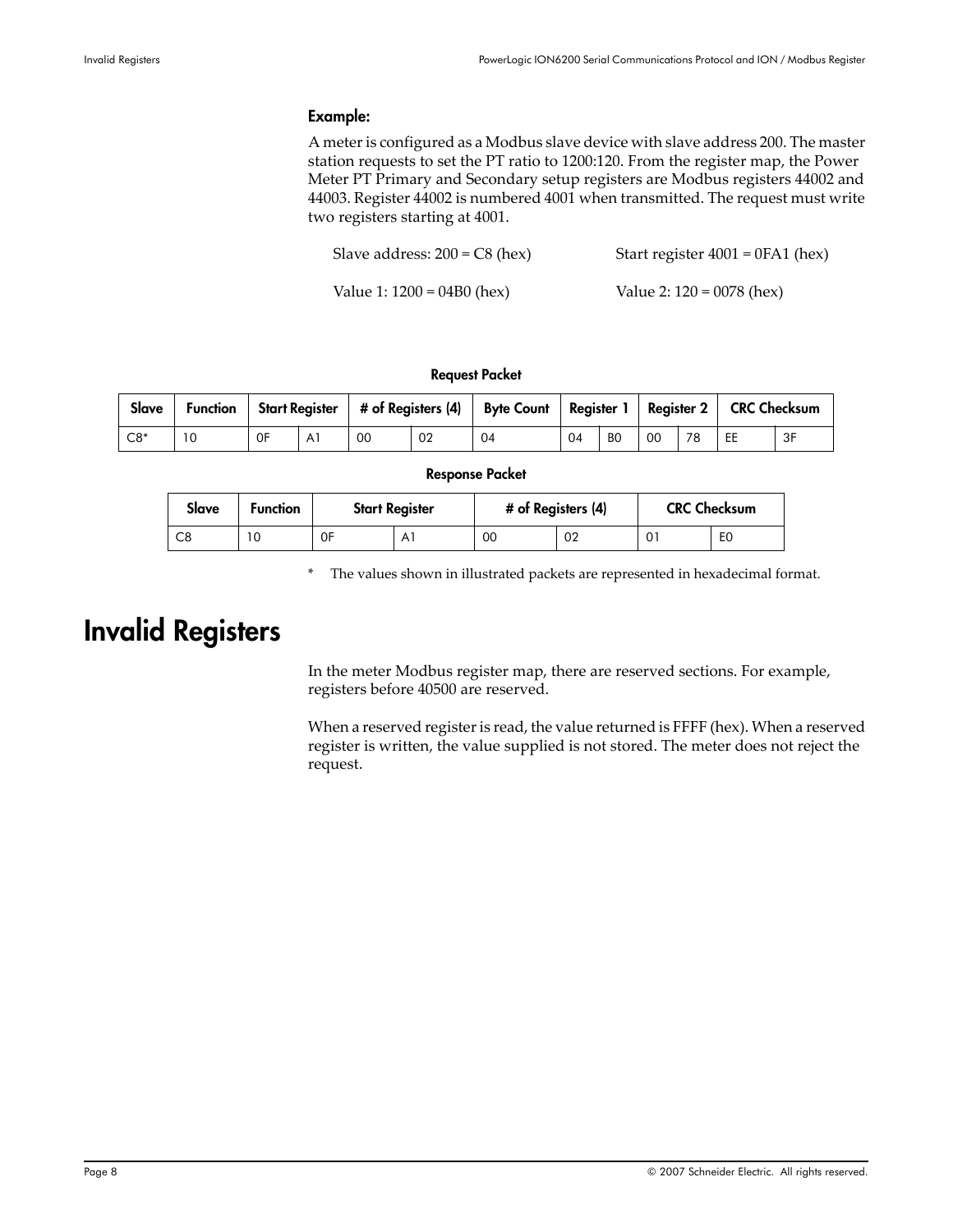# <span id="page-8-0"></span>Meter Modbus Registers

The ION6200 meter supports Modbus Holding registers (address range 4xxxx). There are three types of parameters:

- Metered Parameters
- External Control/Reset Parameters
- ◆ Setup Parameters
	- Enumerated Setup Parameters
	- Numeric Bounded Parameters

### <span id="page-8-1"></span>Metered Parameters

All the values measured by the meter are available through the Modbus protocol. The majority of these parameters have fixed scaling. However, the scaling of voltage, current and power values is configurable via a numeric setup register.

There are three blocks. Factory registers such as serial number, firmware revision, etc. are located between addresses 40001 and 40099. Measured quantities such as voltage, current, power and energy are located between addresses 40100 and 40499. The register addresses for the first Feature Pack start at 40500; the register addresses for the second Feature Pack start at 40600. Consult the Feature Pack documentation for the contents of these registers.

The ION6200 supports 4 data formats:

- Unsigned 16‐bit Integer Format
- ◆ Signed 16-bit Integer Format
- Unsigned 32‐bit Integer Format
- ◆ Signed 32-bit Integer Format

### 16-bit Integer Format

Unsigned and Signed 16‐bit Integer Formats are the simplest formats. If the format is unsigned the value range for the output registers is 0 to 65535. If the format is signed, the value range is ‐32767 to +32767 (two's‐complement).

### 32-bit Integer Format

To accommodate values that can reach beyond the 16‐bit limitation, the ION6200 provides 32-bit integer format. In Signed and Unsigned 32-bit Integer Formats, the 32‐bit value is split into two consecutive 16‐bit registers. The first register is the low‐order word and the second register is the high‐order word.

To interpret the value, take the second register (high‐order word) and multiply by 65536. Then add the first register (low‐order word). The formula is:

value = (second register x 65536) + first register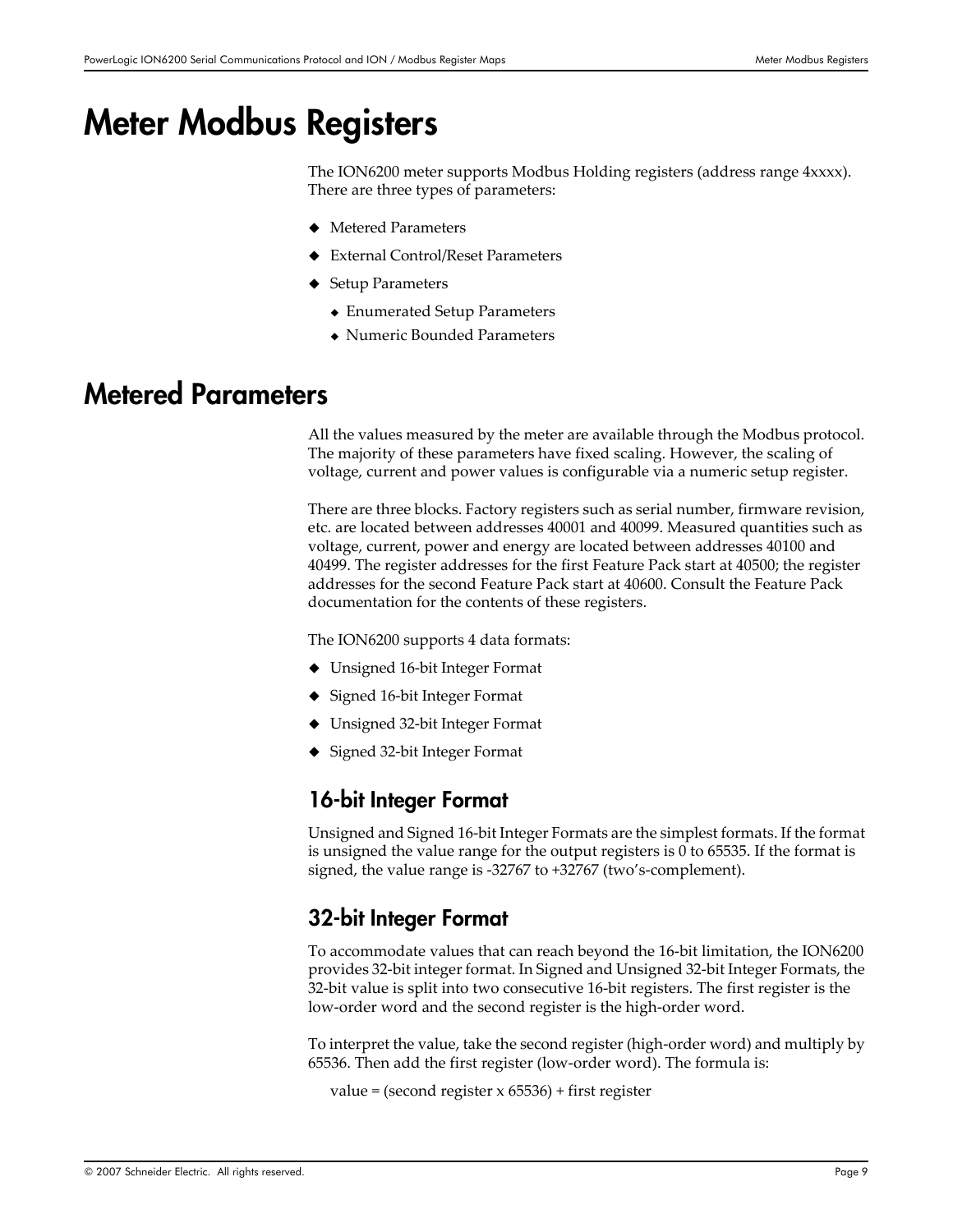In Unsigned 32‐bit Integer Format, both the high‐order and low‐orderregisters are unsigned 16‐bit integers.

#### Example:

Value 12345678 is passed in *unsigned* 32‐bit integer format:

12345678 = 00BC614E Hex

First Register = 614E Hex (unsigned) = 24910

Second Register = 00BC Hex (unsigned) = 188

 $value = (188 \times 65536) + 24910 = 12345678$ 

In Signed 32‐bit Integer Format, the high‐order register is a signed 16‐bit number, but the low‐order register is unsigned.

#### Example:

Value ‐12345678 is passed in *signed* 32‐bit integer format:

‐12345678 = FF439EB2 Hex

First Register = 9EB2 Hex (unsigned) = 40626

Second Register = FF43 Hex (signed) = ‐189

value =  $(-189 \times 65536) + 40626 = -12345678$ 

## <span id="page-9-0"></span>Control Parameters

There are two types of control parameters in the meter which can be accessed via Modbus. This section describes how the parameters appear to the Modbus protocol. The two control parameters types are:

- ◆ Digital Output Control registers
- Accumulation Reset registers

### <span id="page-9-1"></span>Digital Output Control

Registers 42004 and 42005 are available to remotely control the meter's digital outputs. A non‐zero value written to these registers places the corresponding digital output in an asserted state. Conversely, a logic zero written to one of these registers de‐asserts the output.

To use the Read‐Write Control Map, it is recommended that your ION6200 meter has firmware version 202 or later. For detailed information contact Technical Services.

### Reset Accumulation

Registers 42001 to 42003 are available to remotely reset energy accumulation and maximum demand values. Writing any value to one of these registers causes the corresponding parameter to reset. If read, these registers will return an error.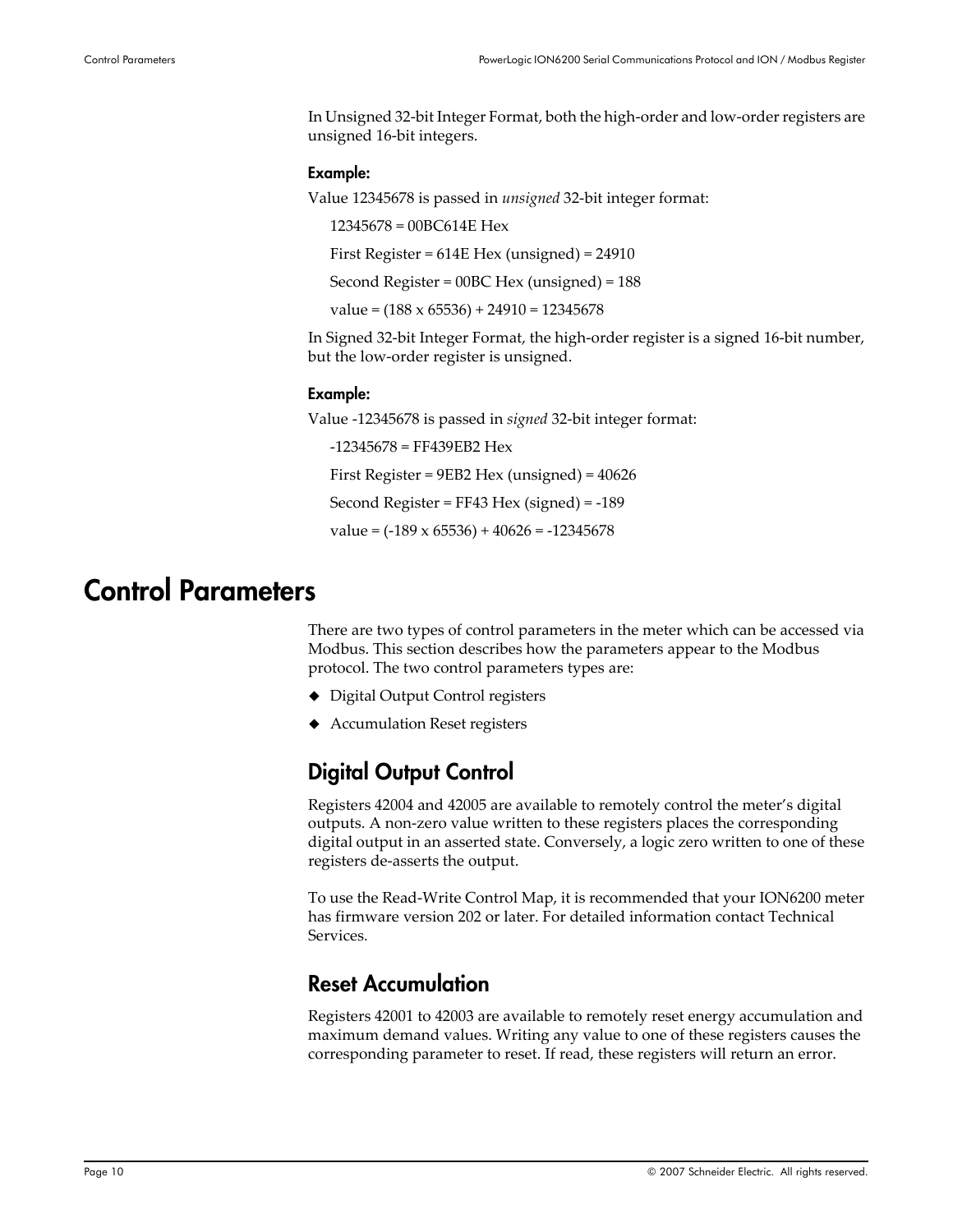## <span id="page-10-0"></span>Setup Parameters

Meters can be configured remotely via Modbus communications. Registers 4400 to 44029 offer enumerated or numeric parameters.

### Enumerated Setup

Enumerated registers are used where a list of options are available. For example, the Volts Mode register has five options: 4W‐WYE, DELTA, SINGLE, DEMO, 3W‐ WYE and DELTA DIRECT. These options are represented by a numeric relationship; for example, the following relationship is defined for the Volts Mode register:

 $0 = 4W-WYE$  $1 = DELTA$  $2 =$ SINGLE  $3 = DEMO$  $4 = 3W-WYE$ 5 = DELTA DIRECT

For example, to set the meter to 3W‐WYE mode, you write a 4 into the *Volts Mode* setup register (44001).

See the register map for details.

### Numeric Setup

The numeric setup parameters include: PT/CT ratios, demand intervals, digital output pulse values, unit ID, password, and RTS delay.

All ION6200 numeric parameters are represented in Unsigned 16‐bit Integer Format. See the register map for details. Note that all parameters have bounds. For example, unit IDs must be in the range 1 to 247; any attempt to write a value outside this range will fail.

See the introduction to Appendix B for a discussion on scaling.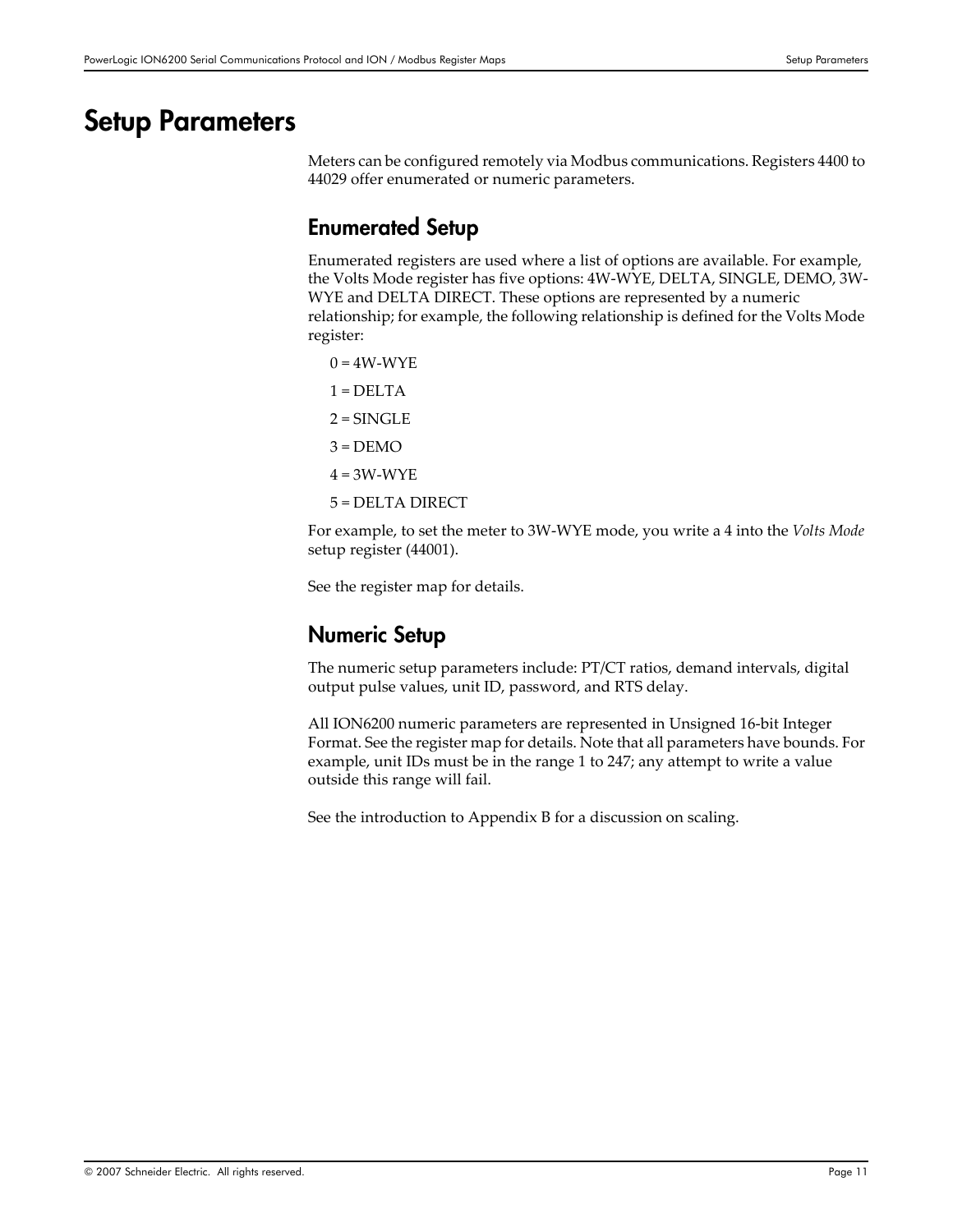# <span id="page-11-0"></span>Appendix A: CRC-16 Calculation

This appendix describes the procedure for obtaining the CRC‐16 error check field for a Modbus RTU frame.

# <span id="page-11-1"></span>**Procedure**

A frame can be considered as a continuous, serial stream of binary data (ones and zeros). The 16‐bit checksum is obtained by multiplying the serial data stream by 2<sup>16</sup> (10000000000000000) and then dividing it by the *generator polynomial*  $x^{16}+x^{15}+x^2+1$ , which can be expressed as the 16-bit binary number 11000000000000101. The quotient is ignored and the 16‐bit remainder is the checksum, which is appended to the end of the frame.

In calculating the CRC, all arithmetic operations (additions and subtractions) are performed using MODULO TWO, or EXCLUSIVE OR operation. A step-by-step example shows how to obtain the checksum for a simple Modbus RTU frame.

Steps for generating the CRC‐16 checksum:

- 1. Drop the MSB (Most Significant Bit) of the generator polynomial and reversing the bit sequence to form a new polynomial. This yields the binary number 1010 0000 0000 0001, or A0 01 (hex).
- 2. Load a 16‐bit register with initial value FF FF (hex).
- 3. Exclusive OR the first data byte with the low‐order byte of the 16‐bit register. Store the result in the 16‐bit register.
- 4. Shift the 16‐bit register one bit to the right.
- 5. If the bit shifted out to the right is one, Exclusive OR the 16‐bit register with the new generator polynomial, store the result in the 16‐bit registers. Return to step 4.
- 6. If the bit shifted out to the right is zero, return to step 4.
- 7. Repeat steps 4 and 5 until 8 shifts have been performed.
- 8. Exclusive OR the next data byte with the 16‐bit register.
- 9. Repeat steps 4 through 7 until all bytes of the frame are Exclusive Ored with the 16‐bit register and shifted 8 times.
- 10. The content of the 16‐bit register is the checksum and is appended to the end of the frame.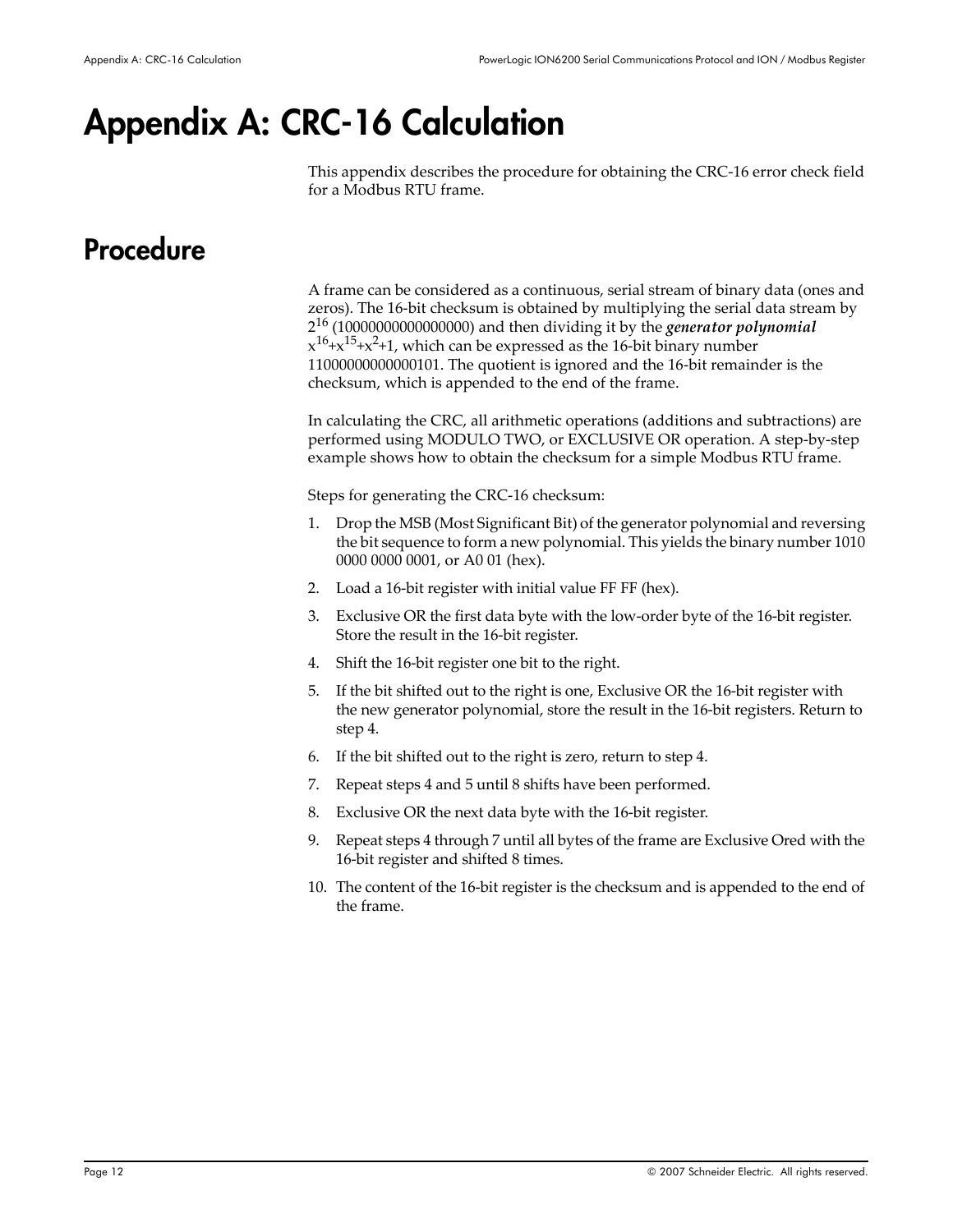#### Example:

A Modbus master node requests to read register 40011 from a Modbus slave with address 100 (64 hex). As per the Modbus protocol, reading register 40011 means using the READ HOLDING REGISTERS function (03 hex) with start register 10.

Initial frame:

| <b>Slave Address</b> | <b>Function</b> | <b>Start Register</b> |    | # of Registers |             | Error Check (CRC-16) |
|----------------------|-----------------|-----------------------|----|----------------|-------------|----------------------|
| 64                   | 03              | 00                    | 0A | 00             | $0^{\circ}$ | To be calculated     |

| <b>Step</b>    | <b>Byte</b>    | <b>Bits Shifted</b> | <b>Action</b>                                         | 16-Bit Register                            | <b>Bit Shifted Out</b> |
|----------------|----------------|---------------------|-------------------------------------------------------|--------------------------------------------|------------------------|
| $\overline{2}$ | 1              |                     | <b>Initial Value</b><br>Load First Data Byte          | 1111 1111 1111 1111<br>0000 0000 0110 0100 |                        |
| 3              |                |                     | <b>Exclusive OR</b>                                   | 1111 1111 1001 1011                        |                        |
| 4              |                | 1                   | Shift 1 bit to the Right<br>Generator Polynomial      | 0111 1111 1100 1101<br>1010 0000 0000 0001 | $\mathbf{1}$           |
| 5a             |                |                     | <b>Exclusive OR</b>                                   | 1101 1111 1100 1100                        |                        |
| $\overline{4}$ |                | 2                   | Shift 1 bit to the Right                              | 0110 1111 1110 0110                        | $\mathbf 0$            |
| 4              |                | 3                   | Shift 1 bit to the Right                              | 0011 0111 1111 0011                        | $\Omega$               |
| 4              |                | $\overline{4}$      | Shift 1 bit to the Right<br>Generator Polynomial      | 0001 1011 1111 1001<br>1010 0000 0000 0001 | $\mathbf{1}$           |
| 5 <sub>a</sub> |                |                     | <b>Exclusive OR</b>                                   | 1011 1011 1111 1000                        |                        |
| 4              |                | 5                   | Shift 1 bit to the Right                              | 0101 1101 1111 1100                        | $\mathbf 0$            |
| 4              |                | 6                   | Shift 1 bit to the Right                              | 0010 1110 1111 1110                        | $\mathbf 0$            |
| 4              |                | $\overline{7}$      | Shift 1 bit to the Right                              | 0001 0111 0111 1111                        | $\Omega$               |
| 4              |                | 8                   | Shift 1 bit to the Right<br>Generator Polynomial      | 0000 1011 1011 1111<br>1010 0000 0000 0001 | $\mathbf{1}$           |
| 5 <sub>a</sub> |                |                     | Exclusive OR                                          | 1010 1011 1011 1110                        |                        |
| 7              | $\overline{2}$ |                     | Load 2 <sup>nd</sup> Data Byte<br><b>Exclusive OR</b> | 0000 0000 0000 0011<br>1010 1011 1011 1101 |                        |
| 4              |                | $\mathbf{1}$        | Shift 1 bit to the Right<br>Generator Polynomial      | 0101 0101 1101 1110<br>1010 0000 0000 0001 | $\mathbf{1}$           |
| 5 <sub>a</sub> |                |                     | Exclusive OR                                          | 1111 0101 1101 1111                        |                        |
| 4              |                | $\overline{2}$      | Shift 1 bit to the Right<br>Generator Polynomial      | 0111 1010 1110 1111<br>1010 0000 0000 0001 | $\mathbf{1}$           |
| 5 <sub>a</sub> |                |                     | Exclusive OR                                          | 1101 1010 1110 1110                        |                        |
| $\overline{4}$ |                | 3                   | Shift 1 bit to the Right                              | 0110 1101 0111 0111                        | $\overline{0}$         |
| 4              |                | $\overline{4}$      | Shift 1 bit to the Right<br>Generator Polynomial      | 0011 0110 1011 1011<br>1010 0000 0000 0001 | $\mathbf{1}$           |
| 5а             |                |                     | <b>Exclusive OR</b>                                   | 1001 0110 1011 1010                        |                        |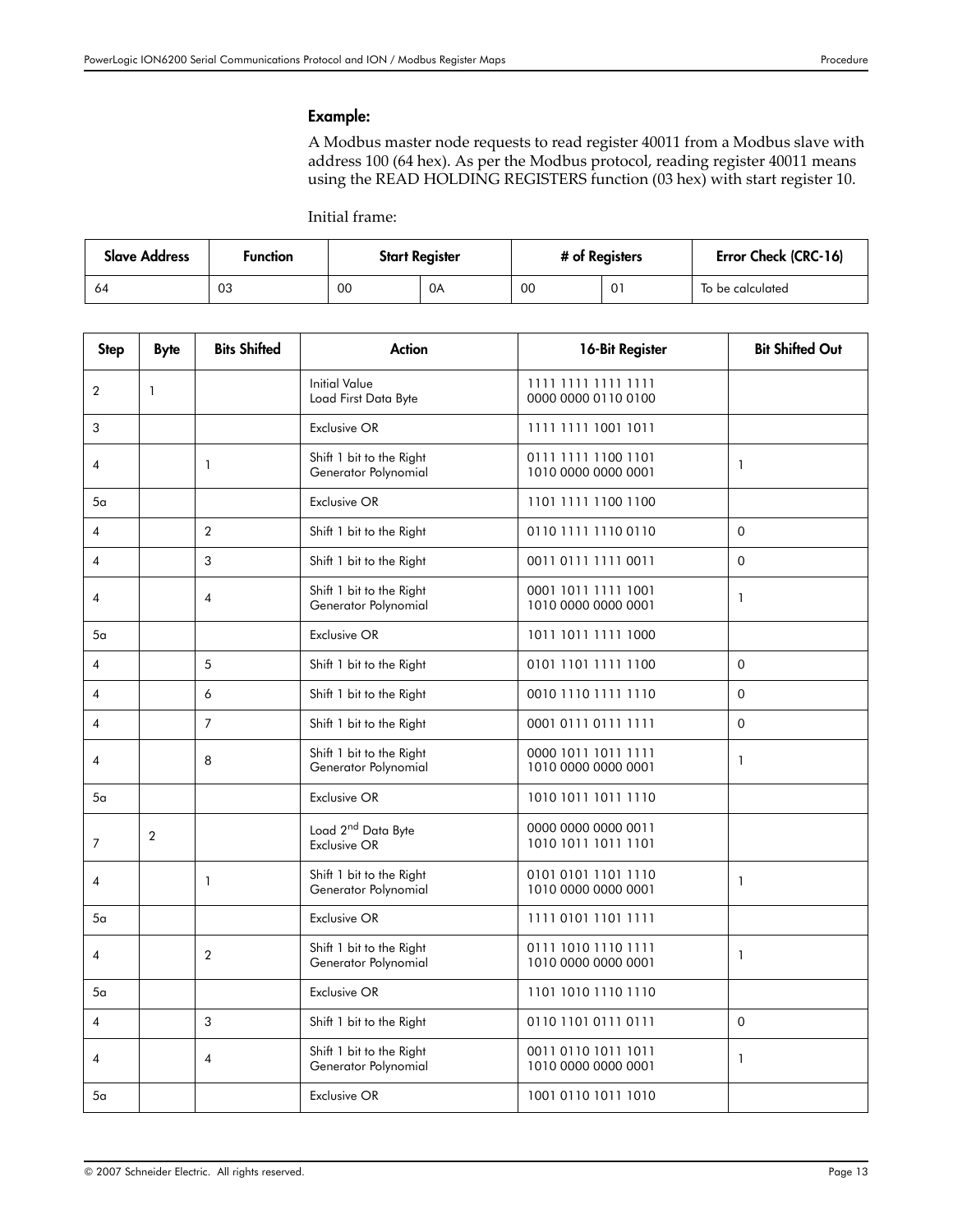| <b>Step</b>    | <b>Byte</b>    | <b>Bits Shifted</b> | <b>Action</b>                                    | 16-Bit Register                            | <b>Bit Shifted Out</b> |
|----------------|----------------|---------------------|--------------------------------------------------|--------------------------------------------|------------------------|
| 4              |                | 5                   | Shift 1 bit to the Right                         | 0100 1011 0101 1101                        | $\Omega$               |
| 4              |                | 6                   | Shift 1 bit to the Right<br>Generator Polynomial | 0010 0101 1010 1110<br>1010 0000 0000 0001 | 1                      |
| 5а             |                |                     | Exclusive OR                                     | 1000 0101 1010 1111                        |                        |
| 4              |                | $\overline{7}$      | Shift 1 bit to the Right<br>Generator Polynomial | 0100 0010 1101 0111<br>1010 0000 0000 0001 | 1                      |
| 5а             |                |                     | Exclusive OR                                     | 1110 0010 1101 0110                        |                        |
| 4              |                | 8                   | Shift 1 bit to the Right                         | 0111 0001 0110 1011                        | $\Omega$               |
| 7              | 3              |                     | Load 3rd Data Byte<br><b>Exclusive OR</b>        | 0000 0000 0000 0000<br>0111 0001 0110 1011 |                        |
| 4              |                | 1                   | Shift 1 bit to the Right<br>Generator Polynomial | 0011 1000 1011 0101<br>1010 0000 0000 0001 | 1                      |
| 5 <sub>a</sub> |                |                     | Exclusive OR                                     | 1001 1000 1011 0100                        |                        |
| 4              |                | $\overline{2}$      | Shift 1 bit to the Right                         | 0100 1100 0101 1010                        | $\Omega$               |
| 4              |                | 3                   | Shift 1 bit to the Right                         | 0010 0110 0010 1101                        | $\mathbf 0$            |
| $\overline{4}$ |                | 4                   | Shift 1 bit to the Right<br>Generator Polynomial | 0001 0011 0001 0110<br>1010 0000 0000 0001 | 1                      |
| 5 <sub>a</sub> |                |                     | <b>Exclusive OR</b>                              | 1011 0011 0001 0111                        |                        |
| 4              |                | 5                   | Shift 1 bit to the Right<br>Generator Polynomial | 0101 1001 1000 1011<br>1010 0000 0000 0001 | 1                      |
| 5а             |                |                     | Exclusive OR                                     | 1111 1001 1000 1010                        |                        |
| 4              |                | 6                   | Shift 1 bit to the Right                         | 0111 1100 1100 0101                        | $\Omega$               |
| 4              |                | 7                   | Shift 1 bit to the Right<br>Generator Polynomial | 0011 1110 0110 0010<br>1010 0000 0000 0001 | 1                      |
| 5а             |                |                     | <b>Exclusive OR</b>                              | 1001 1110 0110 0011                        |                        |
| 4              |                | 8                   | Shift 1 bit to the Right<br>Generator Polynomial | 0100 1111 0011 0001<br>1010 0000 0000 0001 | $\mathbf{1}$           |
| 5a             |                |                     | Exclusive OR                                     | 1110 1111 0011 0000                        |                        |
| 7              | $\overline{4}$ |                     | Load 4th Data Byte<br><b>Exclusive OR</b>        | 0000 0000 0000 1010<br>1110 1111 0011 1010 |                        |
| $\overline{4}$ |                | $\mathbf{1}$        | Shift 1 bit to the Right                         | 0111 0111 1001 1101                        | $\Omega$               |
| 4              |                | $\overline{2}$      | Shift 1 bit to the Right<br>Generator Polynomial | 0011 1011 1100 1110<br>1010 0000 0000 0001 | 1                      |
| 5 <sub>a</sub> |                |                     | Exclusive OR                                     | 1001 1011 1100 1111                        |                        |
| 4              |                | 3                   | Shift 1 bit to the Right<br>Generator Polynomial | 0100 1101 1110 0111<br>1010 0000 0000 0001 | 1                      |
| 5а             |                |                     | <b>Exclusive OR</b>                              | 1110 1101 1110 0110                        |                        |
| 4              |                | 4                   | Shift 1 bit to the Right                         | 0111 0110 1111 0011                        | $\mathbf 0$            |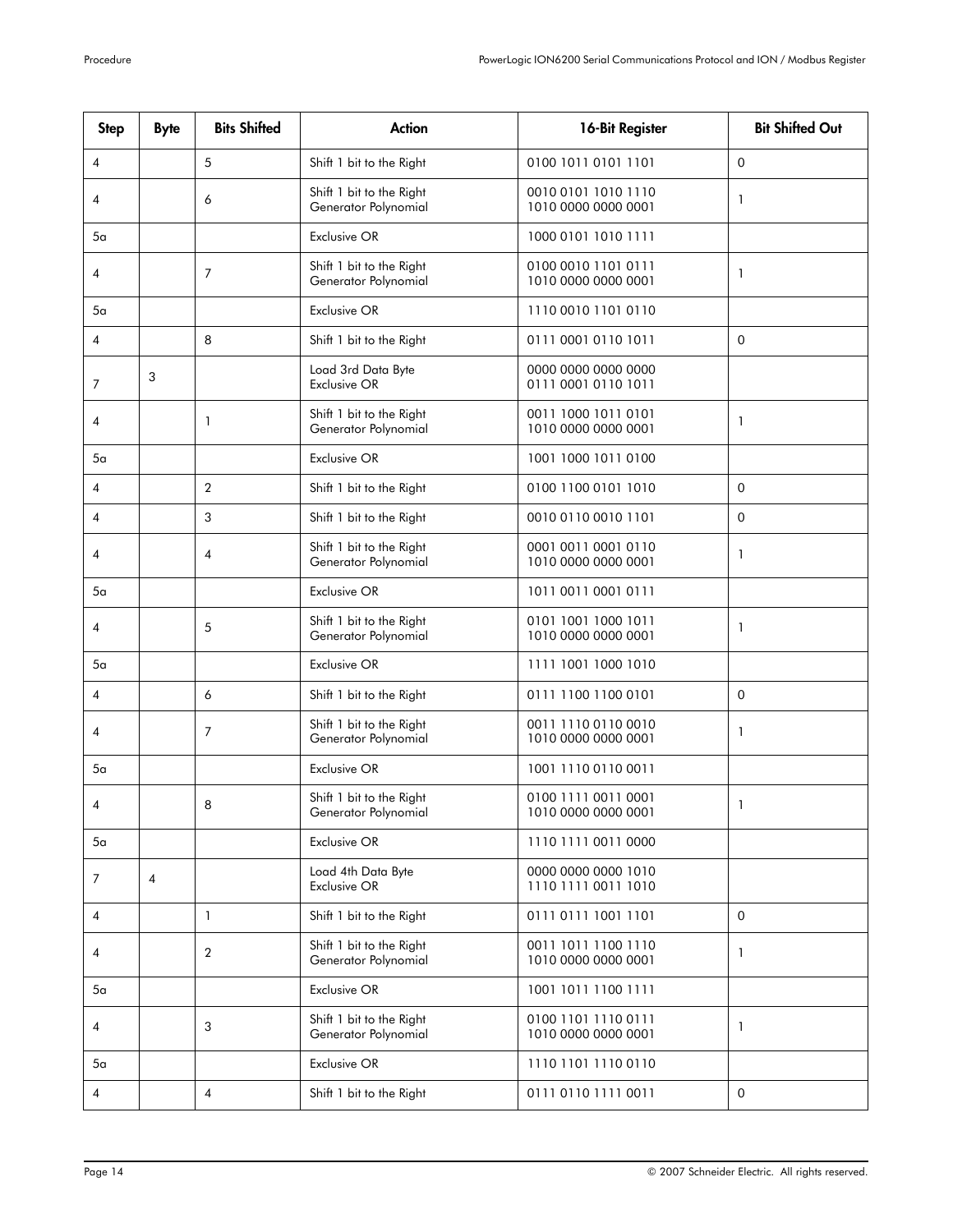| <b>Step</b> | <b>Byte</b> | <b>Bits Shifted</b> | <b>Action</b>                                    | 16-Bit Register                            | <b>Bit Shifted Out</b> |
|-------------|-------------|---------------------|--------------------------------------------------|--------------------------------------------|------------------------|
| 4           |             | 5                   | Shift 1 bit to the Right<br>Generator Polynomial | 0011 1011 0111 1001<br>1010 0000 0000 0001 | 1                      |
| 5а          |             |                     | <b>Exclusive OR</b>                              | 1001 1011 0111 1000                        |                        |
| 4           |             | 6                   | Shift 1 bit to the Right                         | 0100 1101 1011 1100                        | $\mathbf 0$            |
| 4           |             | $\overline{7}$      | Shift 1 bit to the Right                         | 0010 0110 1101 1110                        | $\mathbf 0$            |
| 4           |             | 8                   | Shift 1 bit to the Right                         | 0001 0011 0110 1111                        | $\mathbf 0$            |
| 7           | 5           |                     | Load 5th Data Byte<br>Exclusive OR               | 0000 0000 0000 0000<br>0001 0011 0110 1111 |                        |
| 4           |             | $\mathbf{1}$        | Shift 1 bit to the Right<br>Generator Polynomial | 0000 1001 1011 0111<br>1010 0000 0000 0001 | 1                      |
| 5а          |             |                     | <b>Exclusive OR</b>                              | 1010 1001 1011 0110                        |                        |
| 4           |             | $\overline{2}$      | Shift 1 bit to the Right                         | 0101 0100 1101 1011                        | $\mathbf 0$            |
| 4           |             | 3                   | Shift 1 bit to the Right<br>Generator Polynomial | 0010 1010 0110 1101<br>1010 0000 0000 0001 | 1                      |
| 5a          |             |                     | Exclusive OR                                     | 1000 1010 0110 1100                        |                        |
| 4           |             | $\overline{4}$      | Shift 1 bit to the Right                         | 0100 0101 0011 0110                        | $\Omega$               |
| 4           |             | 5                   | Shift 1 bit to the Right                         | 0010 0010 1001 1011                        | $\mathbf 0$            |
| 4           |             | 6                   | Shift 1 bit to the Right<br>Generator Polynomial | 0001 0001 0100 1101<br>1010 0000 0000 0001 | 1                      |
| 5a          |             |                     | Exclusive OR                                     | 1011 0001 0100 1100                        |                        |
| 4           |             | $\overline{7}$      | Shift 1 bit to the Right                         | 0101 1000 1010 0110                        | $\mathbf 0$            |
| 4           |             | 8                   | Shift 1 bit to the Right                         | 0010 1100 0101 0011                        | $\mathbf 0$            |
| 7           | 6           |                     | Load 6th Data Byte<br>Exclusive OR               | 0000 0000 0000 0001<br>0010 1100 0101 0010 |                        |
| 4           |             | $\mathbf{1}$        | Shift 1 bit to the Right                         | 0001 0110 0010 1001                        | $\mathbf 0$            |
| 4           |             | $\overline{2}$      | Shift 1 bit to the Right<br>Generator Polynomial | 0000 1011 0001 0100<br>1010 0000 0000 0001 | 1                      |
| 5a          |             |                     | Exclusive OR                                     | 1010 1011 0001 0101                        |                        |
| 4           |             | 3                   | Shift 1 bit to the Right<br>Generator Polynomial | 0101 0101 1000 1010<br>1010 0000 0000 0001 | 1                      |
| 5a          |             |                     | <b>Exclusive OR</b>                              | 1111 0101 1000 1011                        |                        |
| 4           |             | $\overline{4}$      | Shift 1 bit to the Right<br>Generator Polynomial | 0111 1010 1100 0101<br>1010 0000 0000 0001 | 1                      |
| 5α          |             |                     | Exclusive OR                                     | 1101 1010 1100 0100                        |                        |
| 4           |             | 5                   | Shift 1 bit to the Right                         | 0110 1101 0110 0010                        | $\mathbf 0$            |
| 4           |             | 6                   | Shift 1 bit to the Right                         | 0011 0110 1011 0001                        | $\mathbf 0$            |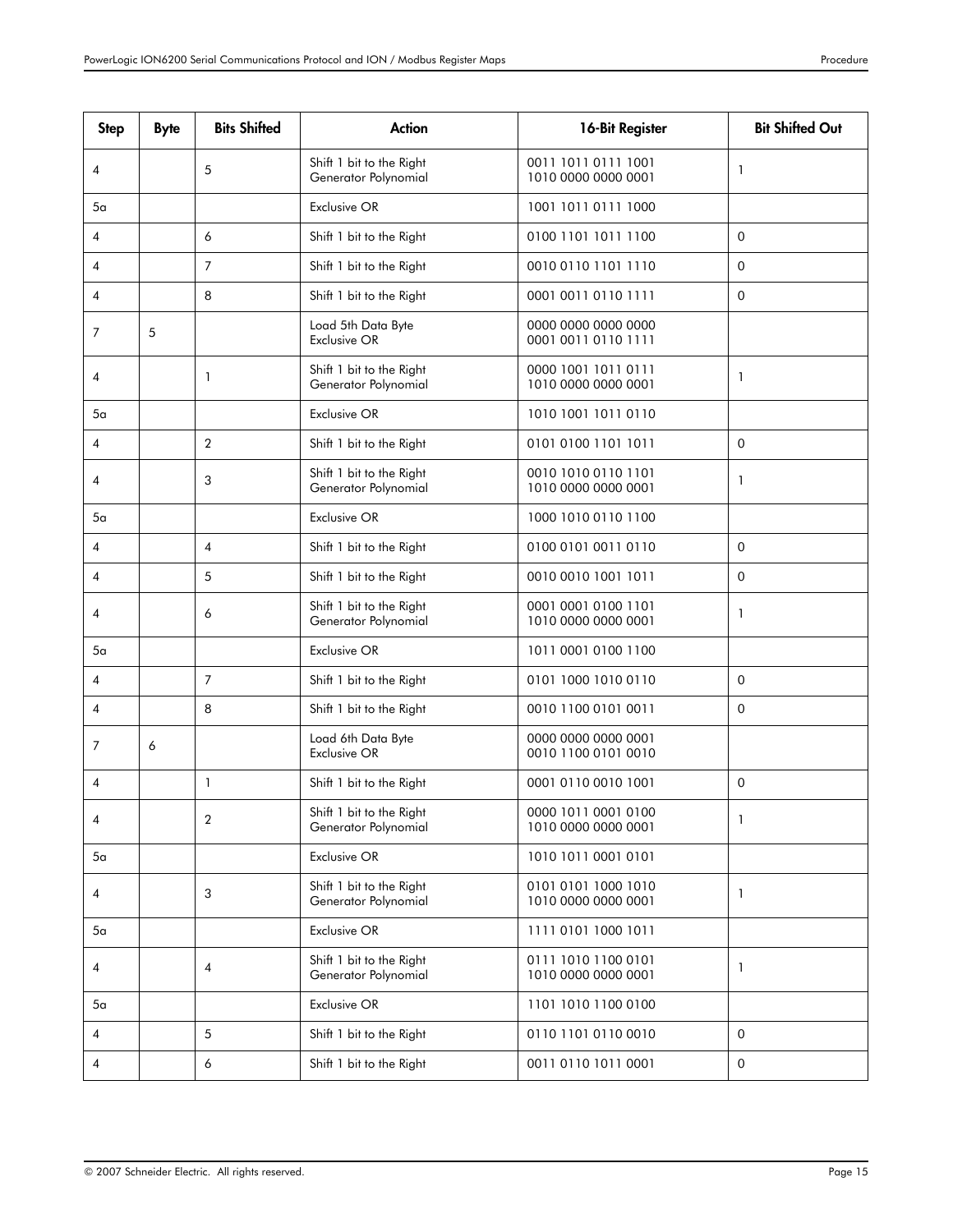| <b>Step</b>    | <b>Byte</b> | <b>Bits Shifted</b> | Action                                           | 16-Bit Register                            | <b>Bit Shifted Out</b> |
|----------------|-------------|---------------------|--------------------------------------------------|--------------------------------------------|------------------------|
| 4              |             |                     | Shift 1 bit to the Right<br>Generator Polynomial | 0001 1011 0101 1000<br>1010 0000 0000 0001 |                        |
| 5 <sub>a</sub> |             |                     | Exclusive OR                                     | 1011 1011 0101 1001                        |                        |
| 4              |             | 8                   | Shift 1 bit to the Right<br>Generator Polynomial | 0101 1101 1010 1100<br>1010 0000 0000 0001 |                        |
| 5 <sub>a</sub> |             |                     | Exclusive OR                                     | 1111 1101 1011 1100                        |                        |
|                |             |                     | <b>RESULT</b>                                    | Hex AD<br>Hex FD                           |                        |

The frame completed with the CRC-16 checksum is as follows:

| <b>Slave Address</b> | Function | <b>Start Register</b> |    | # of Registers |                | Error Check (CRC-16) |    |
|----------------------|----------|-----------------------|----|----------------|----------------|----------------------|----|
| 64                   | 03       | 00                    | 0A | 00             | 0 <sup>1</sup> | AD                   | FD |

# <span id="page-15-0"></span>Pseudocode For CRC-16 Generation

For users familiar with computer programming, the following is the pseudocode for calculating the 16‐bit Cyclic Redundancy Check.

Initialize a 16‐bit register to FFFF Hex

Initialize the generator polynomial to A001 Hex

FOR n=1 to # of bytes in packet

BEGIN

XOR nth data byte with the 16‐bit register

FOR bits\_shifted = 1 to 8

#### BEGIN

SHIFT 1 bit to the right

IF (bit shifted out EQUAL 1)

XOR generator polynomial with the 16‐bit register

and store result in the 16‐bit register

END

### END

The resultant 16‐bit register contains the CRC‐16 checksum.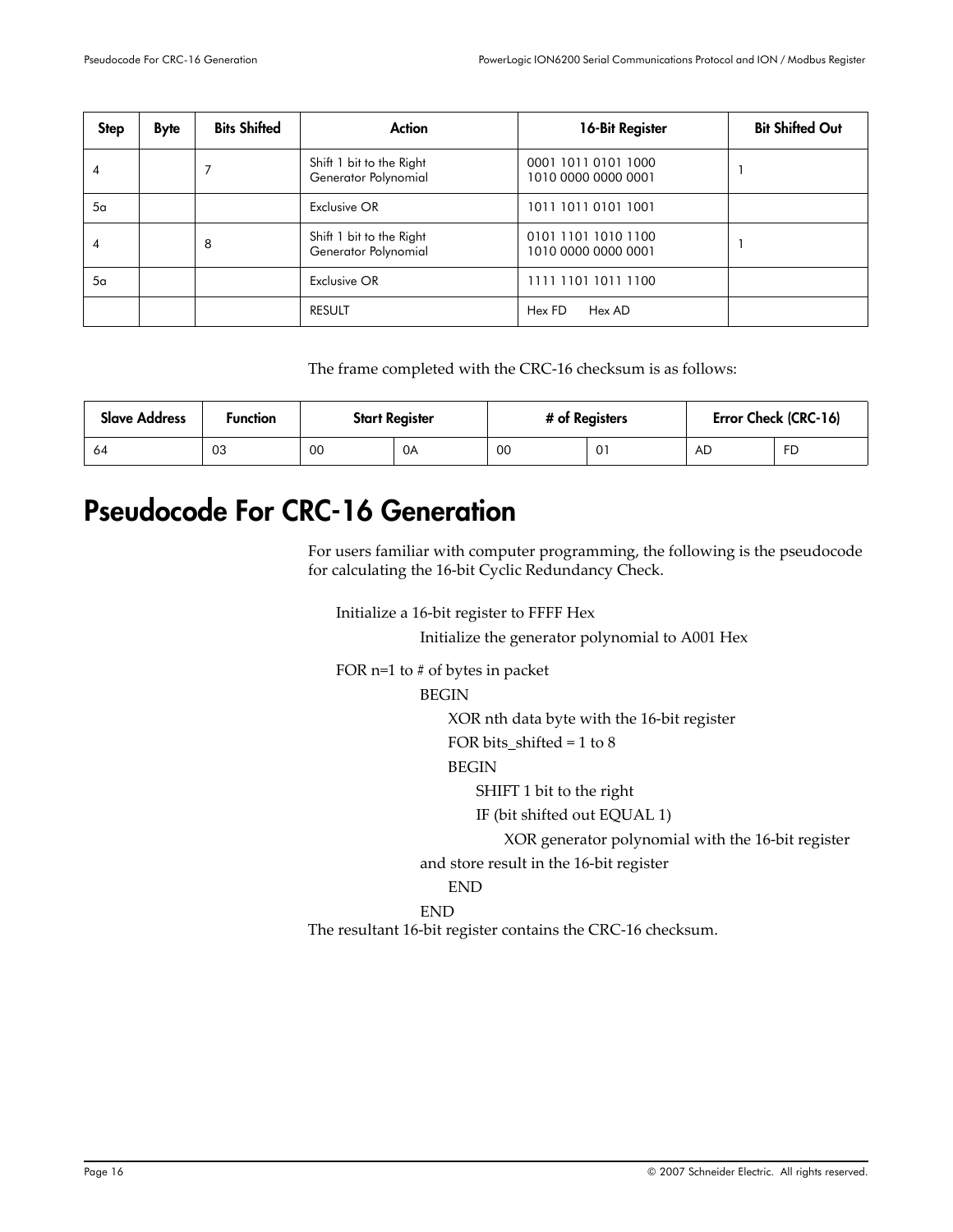# <span id="page-16-0"></span>Appendix B: ION / Modbus Map

This appendix contains the ION/Modbus register map for the ION6200 meter.

In the following Modbus map many numeric measurements are scaled. Scaling is either fixed or programmable.

For an example of fixed scaling, suppose that the frequency register 40115 contains the value 5987. Since this register is scaled by "x100" the actual measured value is 59.87 Hz.

For an example of programmable scaling, suppose that the meter Vln a value is 480.1. If the PVS scaling is set to "x10" (default), then register 40100 will contain a value of 4801. If the PVS scaling is set to "0.1," then register 40100 will contain a value of 48. The meter supports programmable scaling for voltage (PVS), current (PCS), neutral current (PnS), and power (PPS).

| <b>Modbus</b><br><b>Addr</b> | <b>Measurement (ION6200</b><br><b>Megawatt meters)</b> | Measurement (all other<br>ION6200 meters) | Format              |            | <b>Default</b><br><b>Scale</b> | <b>Description</b> |
|------------------------------|--------------------------------------------------------|-------------------------------------------|---------------------|------------|--------------------------------|--------------------|
| 40001                        | serial number                                          | serial number                             | <b>UINT32</b><br>x1 |            |                                | See note 1.        |
| 40003                        | firmware revision                                      | firmware revision                         | UINT16              | x1         |                                |                    |
| 40004                        | oem identification                                     | oem identification                        | UINT16              | x1         |                                | See note 2.        |
| 40005                        | meter options                                          | meter options                             | <b>UINT32</b>       | x1         |                                | See note 3.        |
| 40007                        | # meter power ups                                      | # meter power ups                         | UINT16              | x1         |                                |                    |
| 40008                        | # peak demand resets                                   | # peak demand resets                      | UINT16              | x1         |                                |                    |
| 40009                        | meter on-time                                          | meter on-time                             | <b>UINT32</b>       | x1         |                                | See note 4.        |
| 40011                        | # flash erase cycles                                   | # flash erase cycles                      | UINT32              | x1         |                                |                    |
| 40013                        | device type                                            | device type                               | UINT16              | x1         |                                | See note 5.        |
| 40014                        | Reserved                                               | Reserved                                  |                     |            |                                |                    |
| 40015                        | demand interval down counter                           | demand interval down counter              | UINT16              | x1         |                                |                    |
| $40016 -$<br>40099           | Reserved                                               | Reserved                                  |                     |            |                                |                    |
| 40100                        | kVIn a                                                 | VIn a                                     | UINT <sub>16</sub>  | <b>PVS</b> | x10                            | See notes 6 & 7.   |
| 40101                        | kVIn b                                                 | Vln b                                     | UINT <sub>16</sub>  | <b>PVS</b> | x10                            | See note 6.        |
| 40102                        | kVIn c                                                 | VIn c                                     | UINT <sub>16</sub>  | <b>PVS</b> | x10                            | See note 6.        |
| 40103                        | <b>kVIn avg</b>                                        | VIn avg                                   | UINT <sub>16</sub>  | <b>PVS</b> | x10                            | See note 6.        |
| 40104                        | kVII ab                                                | VII ab                                    | UINT <sub>16</sub>  | <b>PVS</b> | x10                            |                    |
| 40105                        | <b>kVII</b> bc                                         | <b>VII</b> bc                             | UINT <sub>16</sub>  | <b>PVS</b> | x10                            |                    |
| 40106                        | <b>kVII</b> ca                                         | VII ca                                    | UINT <sub>16</sub>  | <b>PVS</b> | x10                            |                    |
| 40107                        | <b>kVII</b> avg                                        | VII avg                                   | UINT <sub>16</sub>  | <b>PVS</b> | x10                            |                    |
| 40108                        | a                                                      | a                                         | UINT <sub>16</sub>  | <b>PCS</b> | x10                            | See note 8.        |
| 40109                        | $\sqrt{b}$                                             | $\overline{1}$                            | UINT <sub>16</sub>  | <b>PCS</b> | x10                            |                    |
| 40110                        | c                                                      | c                                         | UINT <sub>16</sub>  | <b>PCS</b> | x10                            |                    |
| 40111                        | l avg                                                  | l avg                                     | UINT <sub>16</sub>  | <b>PCS</b> | x10                            |                    |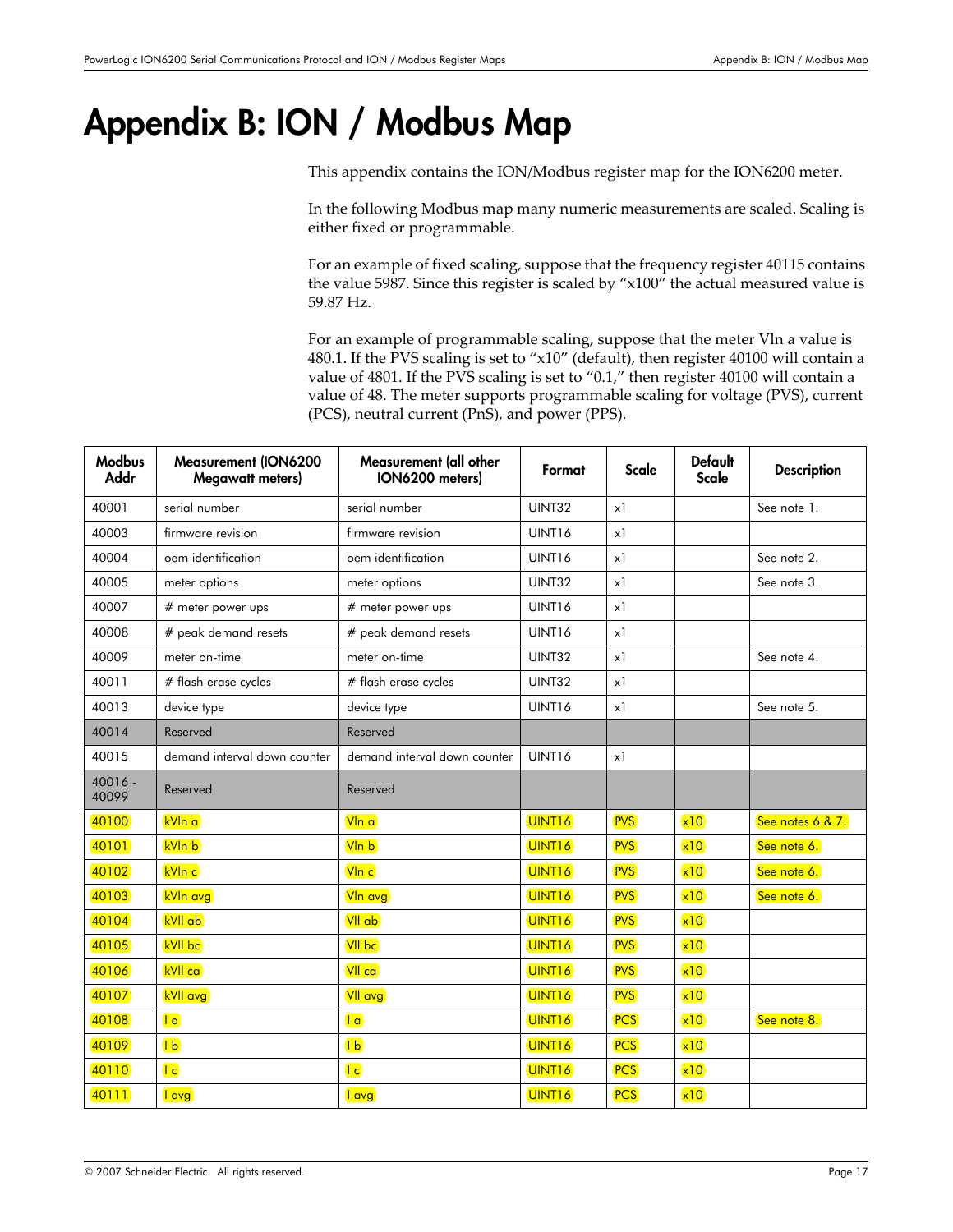| <b>Modbus</b><br><b>Addr</b> | <b>Measurement (ION6200</b><br><b>Megawatt meters)</b> | Measurement (all other<br>ION6200 meters) | Format             | <b>Scale</b> | <b>Default</b><br>Scale | <b>Description</b> |
|------------------------------|--------------------------------------------------------|-------------------------------------------|--------------------|--------------|-------------------------|--------------------|
| 40112                        | I demand                                               | I demand                                  | UINT <sub>16</sub> | <b>PCS</b>   | x10                     |                    |
| 40113                        | I peak demand                                          | I peak demand                             | UINT <sub>16</sub> | <b>PCS</b>   | x10                     |                    |
| 40114                        | 4                                                      | 4                                         | UINT16             | PnS          | x10                     | See note 9.        |
| 40115                        | Frequency                                              | Frequency                                 | INT <sub>16</sub>  | x100         |                         |                    |
| 40116                        | PF sign total                                          | <b>PF</b> sign total                      | <b>INT16</b>       | x100         |                         |                    |
| 40117                        | PF sign a                                              | PF sign a                                 | INT16              | x100         |                         |                    |
| 40118                        | PF sign b                                              | PF sign b                                 | INT16              | x100         |                         |                    |
| 40119                        | PF sign c                                              | PF sign c                                 | INT16              | x100         |                         |                    |
| 40120                        | <b>MW</b> total                                        | <b>kW</b> total                           | <b>INT16</b>       | <b>PPS</b>   | x1                      | See note 10.       |
| 40121                        | <b>MVAR</b> total                                      | kVAR total                                | INT16              | <b>PPS</b>   | x1                      |                    |
| 40122                        | MVA total                                              | kVA total                                 | INT16              | <b>PPS</b>   | x1                      |                    |
| 40123                        | MW a                                                   | kW a                                      | <b>INT16</b>       | <b>PPS</b>   | x1                      |                    |
| 40124                        | MW b                                                   | kW b                                      | INT <sub>16</sub>  | <b>PPS</b>   | x1                      |                    |
| 40125                        | MW c                                                   | kW c                                      | INT <sub>16</sub>  | <b>PPS</b>   | x1                      |                    |
| 40126                        | MVAR a                                                 | kVAR a                                    | INT16              | <b>PPS</b>   | x1                      |                    |
| 40127                        | MVAR b                                                 | kVAR b                                    | INT16              | <b>PPS</b>   | x1                      |                    |
| 40128                        | MVAR c                                                 | kVAR c                                    | INT16              | <b>PPS</b>   | x1                      |                    |
| 40129                        | MVA a                                                  | kVA a                                     | INT16              | <b>PPS</b>   | x1                      |                    |
| 40130                        | MVA b                                                  | kVA b                                     | INT16              | <b>PPS</b>   | x1                      |                    |
| 40131                        | MVA c                                                  | kVA c                                     | INT16              | <b>PPS</b>   | x1                      |                    |
| 40132                        | MW demand                                              | kW demand                                 | INT16              | <b>PPS</b>   | x1                      |                    |
| 40133                        | MW peak demand                                         | kW peak demand                            | INT16              | <b>PPS</b>   | x1                      |                    |
| 40134                        | <b>MVAR</b> demand                                     | <b>kVAR</b> demand                        | INT <sub>16</sub>  | <b>PPS</b>   | x1                      |                    |
| 40135                        | <b>MVA</b> demand                                      | <b>kVA</b> demand                         | INT <sub>16</sub>  | <b>PPS</b>   | x1                      |                    |
| 40136                        | MVAR peak demand                                       | kVAR peak demand                          | INT16              | <b>PPS</b>   | x1                      |                    |
| 40137                        | MVA peak demand                                        | kVA peak demand                           | INT16              | <b>PPS</b>   | x1                      |                    |
| 40138                        | MWh del                                                | kWh del                                   | UINT32             | x1           |                         |                    |
| 40140                        | MWh rec                                                | kWh rec                                   | UINT32             | x1           |                         |                    |
| 40142                        | MVARh del                                              | kVARh del                                 | <b>UINT32</b>      | x1           |                         | See note 11.       |
| 40144                        | MVARh rec                                              | kVARh rec                                 | UINT32             | x1           |                         |                    |
| 40146                        | MVAh del+rec                                           | kVAh del+rec                              | UINT32             | x1           |                         |                    |
| 40148                        | V1 THD                                                 | V1 THD                                    | UINT16             | x10          |                         |                    |
| 40149                        | V <sub>2</sub> THD                                     | V <sub>2</sub> THD                        | UINT16             | x10          |                         |                    |
| 40150                        | V3 THD                                                 | V3 THD                                    | UINT16             | x10          |                         |                    |
| 40151                        | <b>I1 THD</b>                                          | <b>IT THD</b>                             | UINT16             | x10          |                         |                    |
| 40152                        | <b>I2 THD</b>                                          | <b>I2 THD</b>                             | UINT16             | x10          |                         |                    |
| 40153                        | <b>I3 THD</b>                                          | 13 THD                                    | UINT16             | x10          |                         |                    |
| 40154                        | I a demand                                             | I a demand                                | UINT16             | <b>PCS</b>   | x10                     |                    |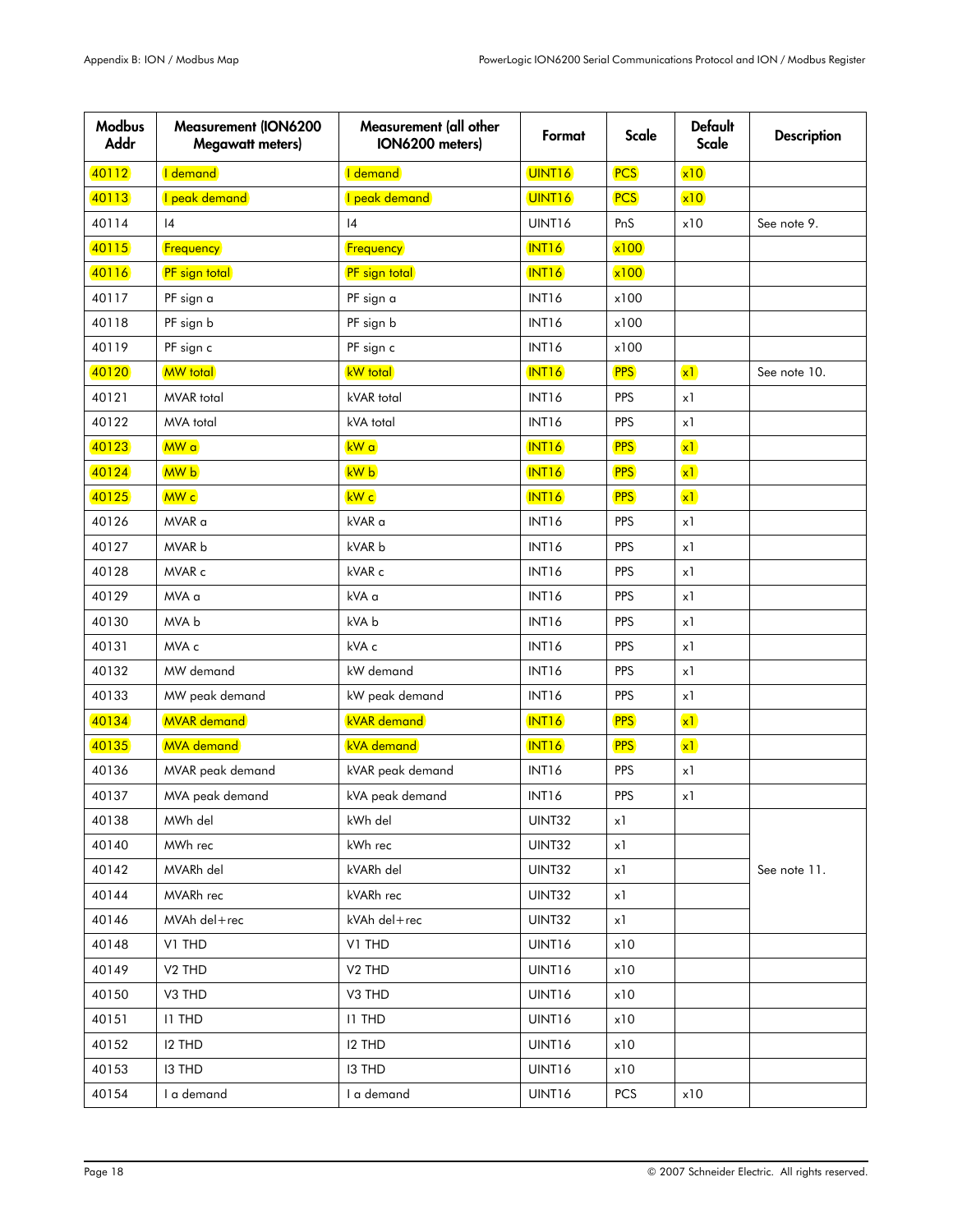| <b>Modbus</b><br><b>Addr</b> | <b>Measurement (ION6200</b><br><b>Megawatt meters)</b> | Measurement (all other<br>ION6200 meters) | Format        | Scale      | <b>Default</b><br><b>Scale</b> | <b>Description</b> |
|------------------------------|--------------------------------------------------------|-------------------------------------------|---------------|------------|--------------------------------|--------------------|
| 40155                        | I b demand                                             | I b demand                                | UINT16        | <b>PCS</b> | x10                            |                    |
| 40156                        | I c demand                                             | UINT16<br>I c demand<br><b>PCS</b><br>x10 |               |            |                                |                    |
| 40157                        | I a peak demand                                        | I a peak demand                           | UINT16        | <b>PCS</b> | x10                            |                    |
| 40158                        | I b peak demand                                        | I b peak demand                           | UINT16        | <b>PCS</b> | x10                            |                    |
| 40159                        | I c peak demand                                        | I c peak demand                           | UINT16        | <b>PCS</b> | x10                            |                    |
| 40160                        | MWh a del                                              | kWh a del                                 | UINT32        | x1         |                                |                    |
| 40162                        | MWh b del                                              | kWh b del                                 | <b>UINT32</b> | x1         |                                |                    |
| 40164                        | MWh c del                                              | kWh c del                                 | UINT32        | x1         |                                |                    |
| 40166                        | MWh a rec                                              | kWh a rec                                 | UINT32        | x1         |                                |                    |
| 40168                        | MWh b rec                                              | kWh b rec                                 | UINT32        | x1         |                                |                    |
| 40170                        | MWh c rec                                              | kWh c rec                                 | UINT32        | x1         |                                |                    |
| 40172                        | MVARh a del                                            | kVARh a del                               | UINT32        | x1         |                                |                    |
| 40174                        | MVARh b del                                            | kVARh b del                               | UINT32        | x1         |                                | See note 11.       |
| 40176                        | MVARh c del                                            | kVARh c del                               | UINT32        | x1         |                                |                    |
| 40178                        | MVARh a rec                                            | kVARh a rec                               | UINT32        | x1         |                                |                    |
| 40180                        | MVARh b rec                                            | kVARh b rec                               | UINT32        | x1         |                                |                    |
| 40182                        | MVARh c rec                                            | kVARh c rec                               | UINT32        | x1         |                                |                    |
| 40184                        | MVAh a                                                 | kVAh a                                    | UINT32        | x1         |                                |                    |
| 40186                        | MVAh b                                                 | kVAh b                                    | UINT32        | x1         |                                |                    |
| 40188                        | MVAh c                                                 | kVAh c                                    | UINT32        | x1         |                                |                    |
| 40189 -<br>40499             | Reserved                                               | Reserved                                  |               |            |                                |                    |
| 40500                        | Expansion, SnapOn 1, 25 regs                           | Expansion, SnapOn 1, 25 regs              | UINT16        | x1         |                                |                    |
| 40700                        | Expansion, SnapOn 2, 25 regs                           | Expansion, SnapOn 2, 25 regs              | UINT16        | x1         |                                |                    |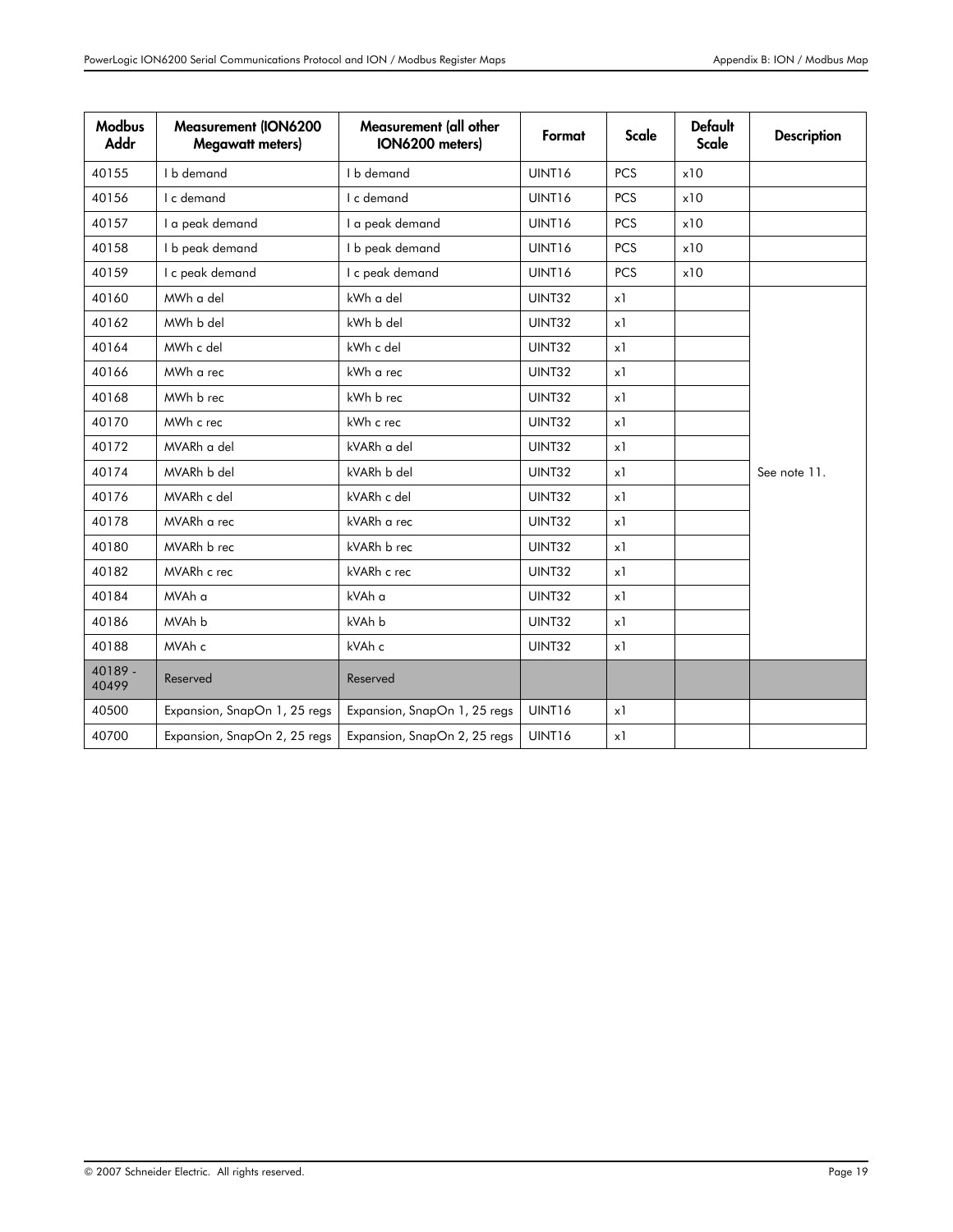| <b>Modbus</b><br>Addr | <b>Measurement (ION6200</b><br><b>Megawatt meters)</b> | Measurement (all other<br>ION6200 meters) | Format | Scale | <b>Default</b><br><b>Scale</b> | <b>Description</b> |
|-----------------------|--------------------------------------------------------|-------------------------------------------|--------|-------|--------------------------------|--------------------|
| 41138                 | MWh del                                                | kWh del                                   | UINT32 | x1    |                                |                    |
| 41140                 | MWh rec                                                | kWh rec                                   | UINT32 | x1    |                                |                    |
| 41142                 | MVARh del                                              | kVARh del                                 | UINT32 | x1    |                                |                    |
| 41144                 | MVARh rec                                              | kVARh rec                                 | UINT32 | x1    |                                |                    |
| 41146                 | MVAh del+rec                                           | kVAh del+rec                              | UINT32 | x1    |                                |                    |
| 41160                 | MWh a del                                              | kWh a del                                 | UINT32 | x1    |                                |                    |
| 41162                 | MWh b del                                              | kWh b del                                 | UINT32 | x1    |                                |                    |
| 41164                 | MWh c del                                              | kWh c del                                 | UINT32 | x1    |                                |                    |
| 41166                 | MWh a rec                                              | kWh a rec                                 | UINT32 | x1    |                                |                    |
| 41168                 | MWh b rec                                              | kWh b rec                                 | UINT32 | x1    |                                | See note 12.       |
| 41170                 | MWh c rec                                              | kWh c rec                                 | UINT32 | x1    |                                |                    |
| 41172                 | MVARh a del                                            | kVARh a del                               | UINT32 | x1    |                                |                    |
| 41174                 | MVARh b del                                            | kVARh b del                               | UINT32 | x1    |                                |                    |
| 41176                 | MVARh c del                                            | kVARh c del                               | UINT32 | x1    |                                |                    |
| 41178                 | MVARh a rec                                            | kVARh a rec                               | UINT32 | x1    |                                |                    |
| 41180                 | MVARh b rec                                            | kVARh b rec                               | UINT32 | x1    |                                |                    |
| 41182                 | MVARh c rec                                            | kVARh c rec                               | UINT32 | x1    |                                |                    |
| 41184                 | MVAh a                                                 | kVAh a                                    | UINT32 | x1    |                                |                    |
| 41186                 | MVAh b                                                 | kVAh b                                    | UINT32 | x1    |                                |                    |
| 41188                 | MVAh c                                                 | kVAh c                                    | UINT32 | x1    |                                |                    |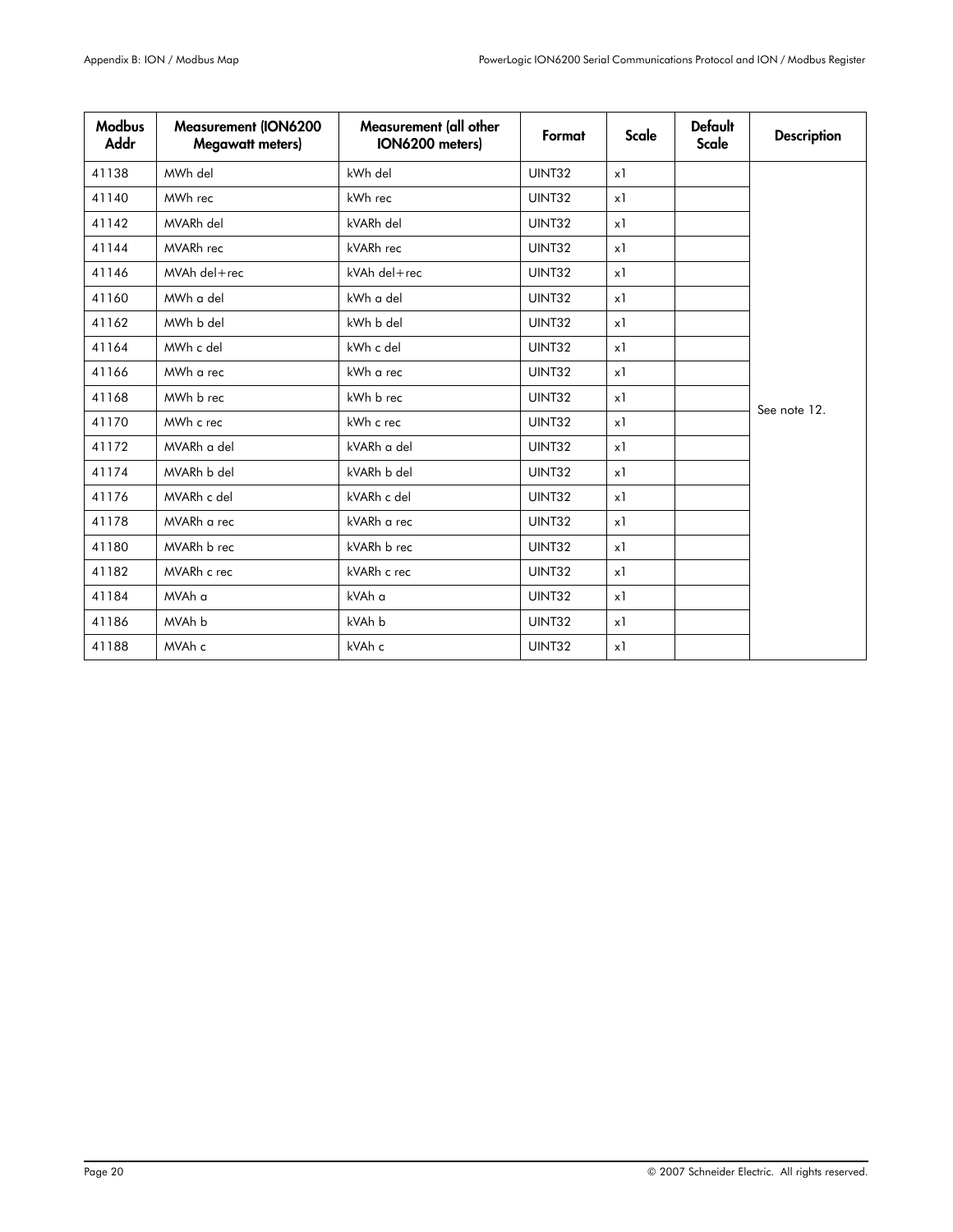# <span id="page-20-0"></span>Read-Write Configuration Map

| <b>Modbus</b><br>Addr | <b>Configuration Parameter</b><br>(all ION6200 meters) | Format     | <b>Scale</b> | <b>Default</b>         | <b>Description</b>                                                                                                                                         |  |
|-----------------------|--------------------------------------------------------|------------|--------------|------------------------|------------------------------------------------------------------------------------------------------------------------------------------------------------|--|
| 44000                 | Configuration via display password                     | UINT16     | x1           | $\mathbf{0}$           | $0 - 9999$                                                                                                                                                 |  |
| 44001                 | Volts Mode                                             | Enumerated |              | $5 =$<br>Delta direct  | $0 = 4W$ (4-Wire WYE)<br>$1 = dElt(Delta)$<br>$2 = 2W$ (Single Phase)<br>$3 = dEM (Demonstration)$<br>$4 = 3W$ (3-Wire WYE)<br>$5 = dE L d$ (Delta direct) |  |
| 44002                 | PT Primary                                             | UINT16     | x1           | 480                    |                                                                                                                                                            |  |
| 44003                 | PT Secondary                                           | UINT16     | x1           | 480                    | $1 - 65535$                                                                                                                                                |  |
| 44004                 | <b>CT Primary</b>                                      | UINT16     | x1           | 400                    |                                                                                                                                                            |  |
| 44005                 | <b>CT</b> Secondary                                    | UINT16     | x1           | 5                      |                                                                                                                                                            |  |
| 44006                 | V1 Polarity                                            |            |              |                        |                                                                                                                                                            |  |
| 44007                 | V <sub>2</sub> Polarity                                |            |              |                        |                                                                                                                                                            |  |
| 44008                 | V3 Polarity                                            |            |              |                        | $0 = nor (Normal)$                                                                                                                                         |  |
| 44009                 | 11 Polarity                                            | Enumerated |              | $0 = \text{Normal}$    | $1 = inv$ (Inverted)                                                                                                                                       |  |
| 44010                 | 12 Polarity                                            |            |              |                        |                                                                                                                                                            |  |
| 44011                 | 13 Polarity                                            |            |              |                        |                                                                                                                                                            |  |
| 44012                 | Programmable Voltage Scale (PVS)                       |            |              |                        | $0 = 0.001$                                                                                                                                                |  |
| 44013                 | Programmable Current Scale (PIS)                       |            |              | $4 = 10$               | $1 = 0.01$<br>$2 = 0.1$                                                                                                                                    |  |
| 44014                 | Programmable Neutral Current Scale (PnS)               | Enumerated |              |                        | $3 = 1$<br>$4 = 10$                                                                                                                                        |  |
| 44015                 | Programmable Power Scale (PPS)                         |            |              | $3 = 1$                | $5 = 100$<br>$6 = 1000$                                                                                                                                    |  |
| 44016                 | Demand Sub Interval                                    | UINT16     | x1           | 15                     | $1 - 60$ minutes                                                                                                                                           |  |
| 44017                 | Demand #Sub Intervals                                  | UINT16     | x1           | $\mathbf{1}$           | $1 - 5$                                                                                                                                                    |  |
| 44018                 | Kt, Digital Output #1                                  | UINT16     | x10          | 1.0                    | $0.1 - 999.9$                                                                                                                                              |  |
| 44019                 | Kt, Digital Output #2                                  | UINT16     | x10          |                        |                                                                                                                                                            |  |
| 44021                 | Output Mode, Digital Output #1                         |            |              | $0 = kWh$              | $0 =$ kWh Del.                                                                                                                                             |  |
| 44022                 | Output Mode, Digital Output #2                         | Enumerated |              | $2 = kVARh$            | $1 = kVAh$<br>$2 = kVARh Del.$<br>$3 = Ext1$<br>$4 = Ext2$<br>$5 =$ kWh Rec.<br>$6 = kVARh$ Rec.<br>See note 13.                                           |  |
| 44024                 | <b>Baud Rate</b>                                       | Enumerated |              | $3 = 9600bps$          | $0 = 1200bps$<br>$1 = 2400bps$<br>$2 = 4800bps$<br>$3 = 9600bps$<br>$4 = 19200$ bps                                                                        |  |
| 44025                 | Protocol                                               | Enumerated |              | $1 =$<br><b>MODBUS</b> | $0 = PML$<br>$1 = MODBUS$<br>See note 14.                                                                                                                  |  |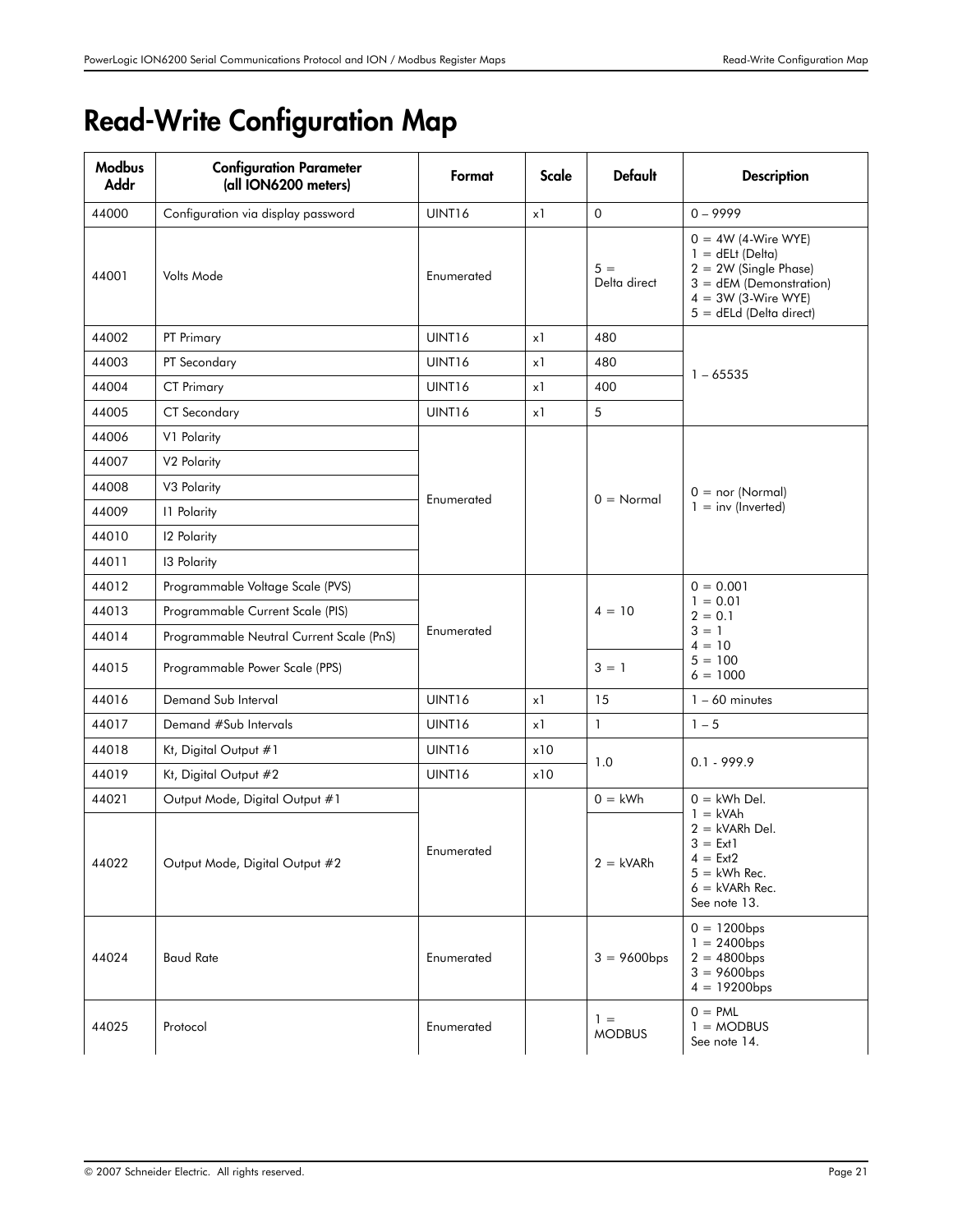| <b>Modbus</b><br>Addr | <b>Configuration Parameter</b><br>(all ION6200 meters) | Format             | Scale      | <b>Default</b>                                           | <b>Description</b>                      |
|-----------------------|--------------------------------------------------------|--------------------|------------|----------------------------------------------------------|-----------------------------------------|
| 44026                 | Unit ID                                                | UINT <sub>16</sub> | $\times$ 1 | 100 plus the<br>last 2 digits of<br>the Serial<br>Number | $1 - 247$                               |
| 44027                 | <b>RTS Delay</b>                                       | UINT <sub>16</sub> | $\times$ 1 | 20                                                       | $0 - 1000$ milliseconds<br>See note 15. |
| 44028                 | Display Scroll Time                                    | UINT <sub>16</sub> | $\times$ 1 | $\mathbf 0$                                              | $0 - 30$ seconds<br>See note 16.        |
| 44029                 | Display Refresh Period                                 | UINT <sub>16</sub> | $\times$ 1 | $\overline{2}$                                           | $1 - 6$ seconds<br>See note 17.         |
| 44030                 | PT Scale                                               | Enumerated         |            | $0 = x1$                                                 | $0 = x1$<br>$= x1000$                   |

# <span id="page-21-0"></span>Read-Write Control Map

| <b>Modbus</b><br>Addr <sup>18</sup> | <b>Control Parameter</b><br>(all ION6200 meters) | Format             | Scale      | <b>Description</b>                                                                                                      |
|-------------------------------------|--------------------------------------------------|--------------------|------------|-------------------------------------------------------------------------------------------------------------------------|
| 42001                               | Energy Reset                                     | UINT <sub>16</sub> | x1         | Reset MWh, MVAh, and MVARh to 0 (Megawatt meters)<br>Reset kWh, kVAh, and kVARh to 0 (all other models)                 |
| 42002                               | Peak Power Demand Reset                          | UINT <sub>16</sub> | $\times$ 1 | Reset MW, MVA, and MVAR peak demand to 0 (Megawatt meters)<br>Reset kW, kVA, and kVAR peak demand to (all other models) |
| 42003                               | Peak Current Demand Reset                        | UINT <sub>16</sub> | x1         | Reset I peak demand.                                                                                                    |
| 42004                               | Digital Output #1                                | UINT <sub>16</sub> | $\times$ 1 | Refer to "Digital Output Control" on page 10.                                                                           |
| 42005                               | Digital Output #2                                | UINT <sub>16</sub> | x1         |                                                                                                                         |

#### **Notes**

- <sup>1</sup> Format is YYMM##### where YY and MM represent the manufacture date.
- $2$  Identifies the Original Equipment Manufacturer (OEM).
- $3$  Options codes that identify meter options. To see a table that cross-references Options Cards and options codes, refer to the ION6200 Options Card Retrofit Instructions.
- <sup>4</sup> Number of seconds that the meter has been powered up.
- <sup>5</sup> Device identification.
- $6$  When Volts Mode is set to Delta or Delta Direct, these registers are invalid.
- $7$  PVS = Programmable Voltage Scale. Ensure that scaling is compatible with the expected register value; this provides maximum resolution and prevents register overflow.
- $8$  PCS = Programmable Current Scale. Ensure that scaling is compatible with the expected register value; this provides maximum resolution and prevents register overflow.
- $9$  PnS = Programmable Neutral Current Scale. Ensure that scaling is compatible with the expected register value; this provides maximum resolution and prevents register overflow.
- $10$  PPS = Programmable Power Scale. Ensure that scaling is compatible with the expected register value; this provides maximum resolution and prevents register overflow.
- $11$  When it is read from that address the Low Order Word is fetched first.
- <sup>12</sup> These registers are duplicate of other UINT32 read-only registers differing only in that the High Order Word is fetched first.
- <sup>13</sup> Digital output modes are: MW pulsing, MVAR pulsing, MVA pulsing, and digital control (Megawatt meters) or kW pulsing, kVAR pulsing, kVA pulsing, and digital control (all other models). For digital output control information, refer to ["Digital Output Control" on page 10.](#page-9-1)